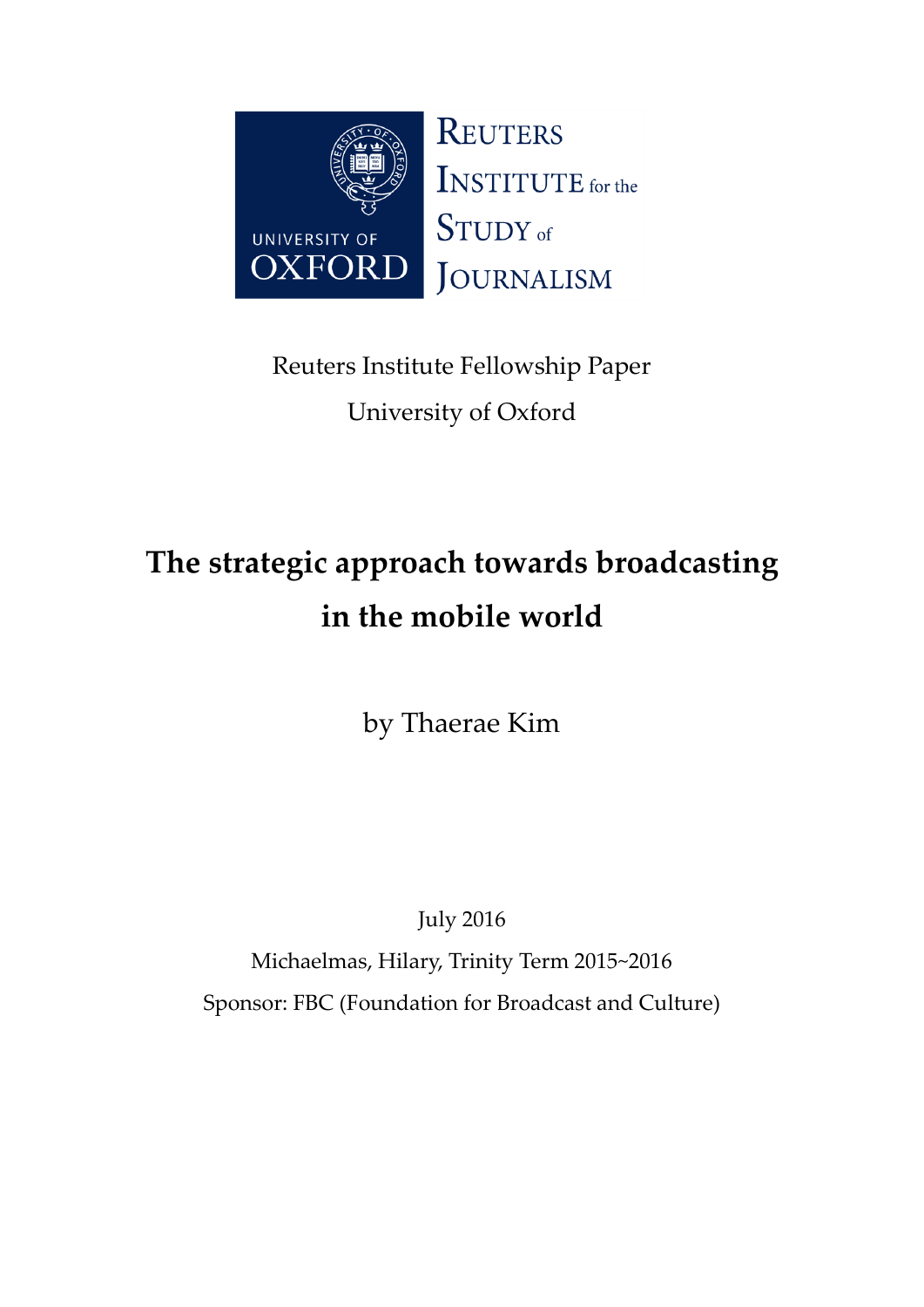## **Acknowledgements**

The high spires of Oxford reach for the skies as if to embody the institution's thirst for knowledge. I have spent the past year on the same stone path walked by the scholars of the world. At the Bodleian Library, I ruminated on the wooden bench that looks sturdy enough for another five centuries. At other times, I simply sat and drank tea at a small café, watching the people race by in both the past and the future.

I would first like to extend my deepest gratitude towards the Foundation for Broadcast and Culture and MBC for providing me with the opportunity to research and meet with journalists from all over the world at Oxford for the past year.

Special thanks to Tim Suter, James Painter and David Levy who have pushed me to challenge the task, to persevere in the face of difficulty and to not lose heart until the end. Their support I cannot ever forget.

I dream of the bright summer day when I return to Oxford with my loving wife Soyeon and my three daughters Jiho, Jihyun and Jisu.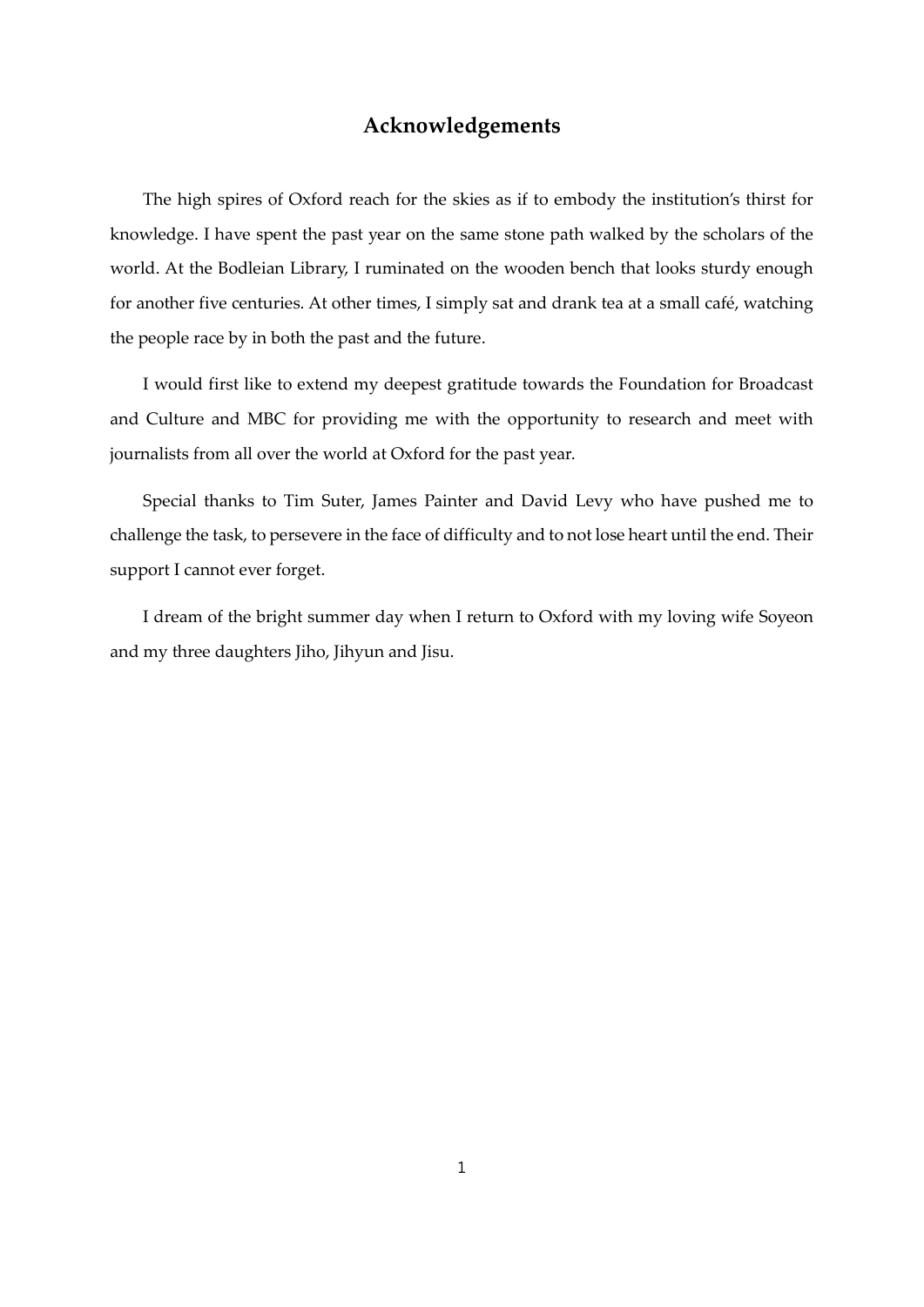## **Table of Contents**

## **Introduction 3**

| Chapter 1        | The Korean Broadcasting Environment           | 5  |
|------------------|-----------------------------------------------|----|
|                  | The Smartphone Surpasses TV<br>1.             | 5  |
|                  | 2. Decline in TV Viewership                   | 6  |
|                  | How Much of the News Do We Watch on TV?<br>3. | 8  |
|                  | Where Did the Viewers Go?<br>4.               | 9  |
|                  | The Financial Crisis of Broadcast Firms<br>5. | 11 |
| <b>Chapter 2</b> | <b>Broadcast Firms Hooked on 'Pooq'?</b>      | 14 |
|                  | 1. What is N-Screen, OTT?                     | 14 |
|                  | The Birth of 'Pooq'<br>2.                     | 15 |
|                  | The News is Missing from Pooq<br>3.           | 16 |
| Chapter 3        | News to the Rescue for Pooq                   | 19 |
|                  | 1. The Concern of TV Journalists.             | 19 |
|                  | 2. Limitations of Pooq                        | 21 |
|                  | 3. Pooq Users                                 | 22 |
|                  | 4. News, Pooq's Cleanup Hitter Up the Mound   | 23 |
|                  | <b>Why Pooq Needs News</b><br>5.              | 25 |
| <b>Chapter 4</b> | <b>BBC's OTT iPlayer</b>                      | 29 |
| Conclusion       |                                               | 33 |
| Bibliography     |                                               | 35 |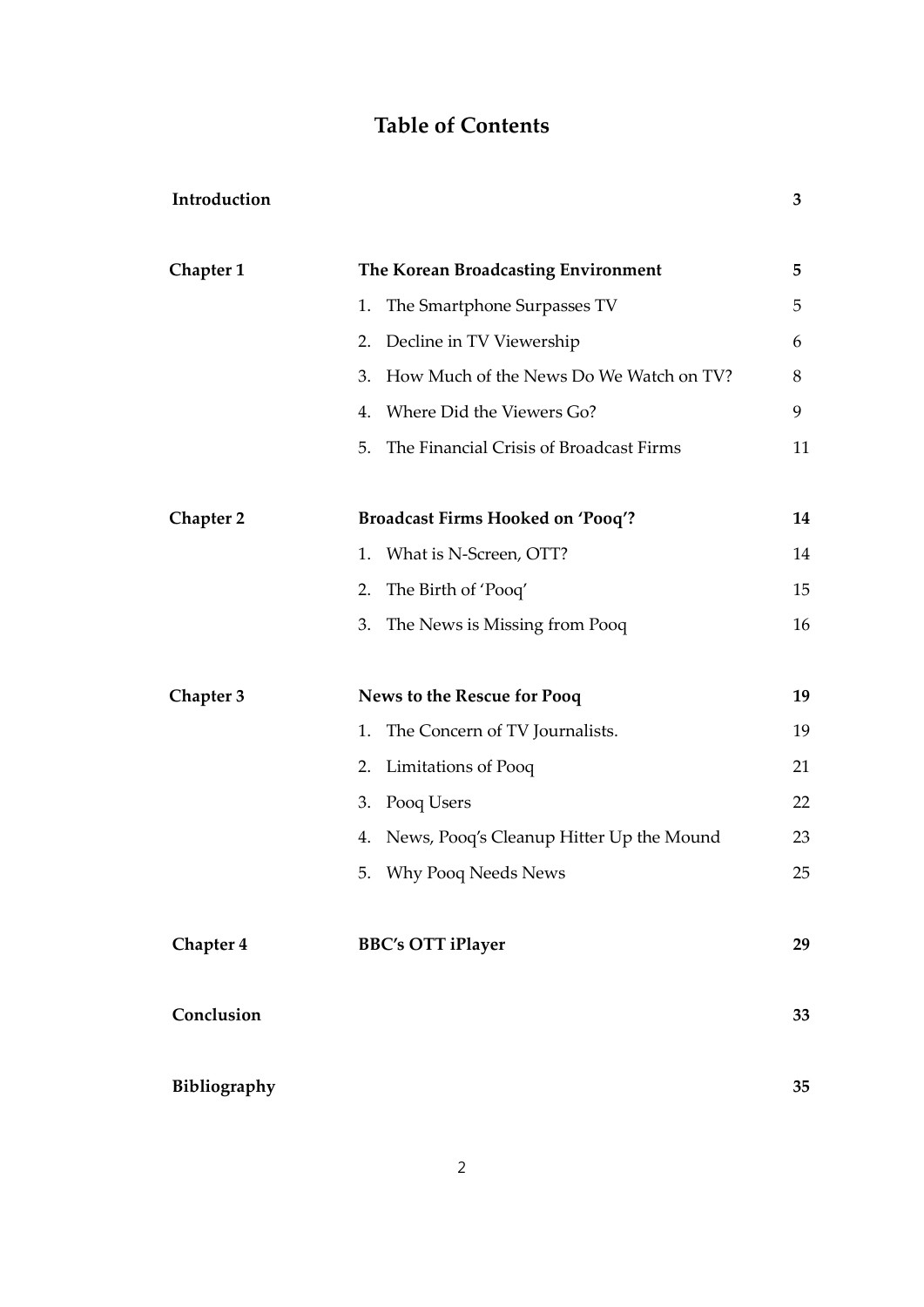## **Introduction**

People are watching less television, and terrestrial broadcasters' grip on the people's main media platform is weakening accordingly. Television today, unlike in its earlier days when it used to assert absolute influence on mass media, has become just one of the many mediums to choose from.

The landscape of the broadcast market is rapidly changing. In the US, the advent of online video streaming in 2007 and its increase in users have eroded the market share of pay television users. Moreover, Netflix and Amazon have started to produce their own TV series, threatening their more traditional counterparts.

The broadcast media content market is predicted ultimately to be led by non-network based platform firms such as Google, Apple, Amazon, Netflix and Hulu. While network based platforms such as terrestrial, cable and satellite TV are trapped in small domestic markets, non-network based platforms are expanding their reach both within and outside their borders.

All media services attempt to attract the attention of their users and secure their profits from advertising and paid-for programmes based on that attention. In this sense, one can say that all media services are in competition with one another. However, the primary medium for each user is different, and if a user starts to use only a particular medium or service, the competitive relationships among different media services needs to be reexamined.

Audio-visual services can roughly be classified into two categories: 'live-broadcasts' and 'time-flexible' (replays and VOD). In the case of the US where OTT is more developed than in Korea, 'time-flexible' OTT services such as Netflix and Hulu are leading the market.

In Korea, the market shares of 'live-broadcasts' and 'time-flexible' services are roughly the same. Live OTT is provided by the OTT services of the three telecommunication firms, as well as Tving, Pooq, and EveryonTV. Time-flexible OTT services are provided by internet portal firms such as Naver and Daum.

Broadcasters are facing a grave threat as content users migrate from conventional TV platforms to the internet and beyond to mobile services, accessed via the user's smartphone. It is in such context that Korea's Big 3 broadcasters, MBC, KBS, and SBS, launched an OTT service called 'Pooq' in 2012, aiming for the mobile broadcasting market. Initially, Pooq was to provide the terrestrial TV contents of its owners to telecom providers but later terminated its supplying service due to disagreements in pricing. This, in effect, granted Pooq a monopoly over terrestrial TV. Because this content is the most popular in the market, Pooq has holds a highly advantageous position in content distribution. Pooq is expanding its user base by adding recent-release movie streaming and exclusive sports broadcast services to its current broadcaster contents

However, the News is missing from Pooq. It has therefore excluded one of the two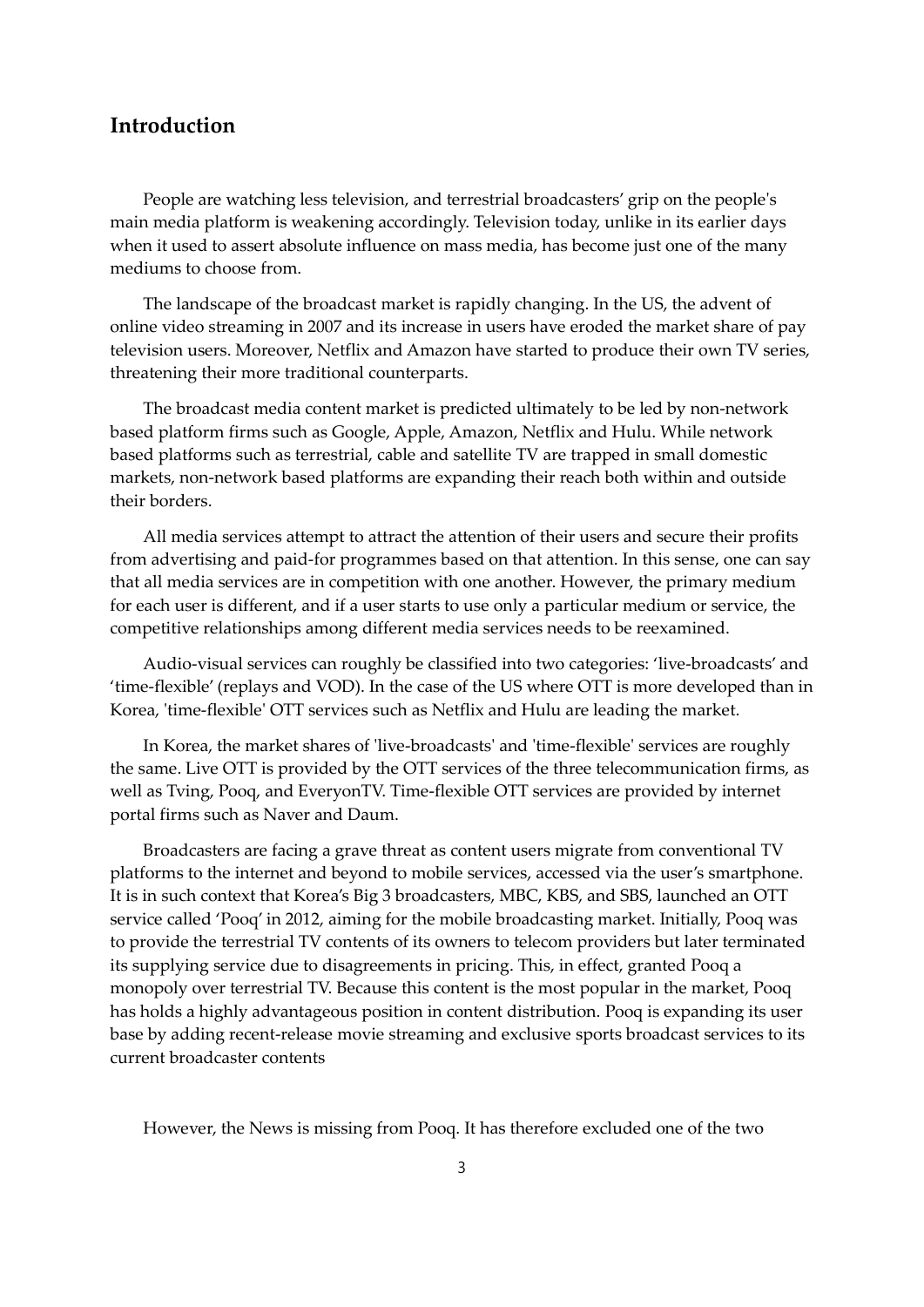biggest elements that make up the broadcasters' offer. While it is a function of broadcasters to create and distribute TV series and entertainment programs, it is simultaneously their function to create and circulate news, the keynote of journalism.. However, by not providing news services, broadcasters with a strong commitment to journalism in their broadcast services have excluded journalism from Pooq. Why is the news missing from Pooq? In the extremely competitive and innovative media market, where new and unexpected platforms are springing up and disrupting the market every day, it seems worth testing whether Pooq can grow and develop while excluding an element of journalism. This research seeks to investigate the structural issue of the exclusion of the news in Pooq. The world's largest OTT service, Netflix, launched in Korea this past January, and a bloody struggle in the OTT market is expected to ensue. The users' verdict of the battle between Netflix and Pooq will be noteworthy, with massive capital backing the former and the latter possessing monopoly over domestic broadcaster contents.

Having assessed the possible reaons for the current situation, this research also seeks to suggest some of the possible forms of news service for Pooq. Mobile news must adopt a completely different format from that of traditional network news. While network news had been a unilateral supplier of contents, mobile news must be chosen by the consumers - the tables have turned. Considering such context, Pooq's news service must be planned largely from the consumer's perspective.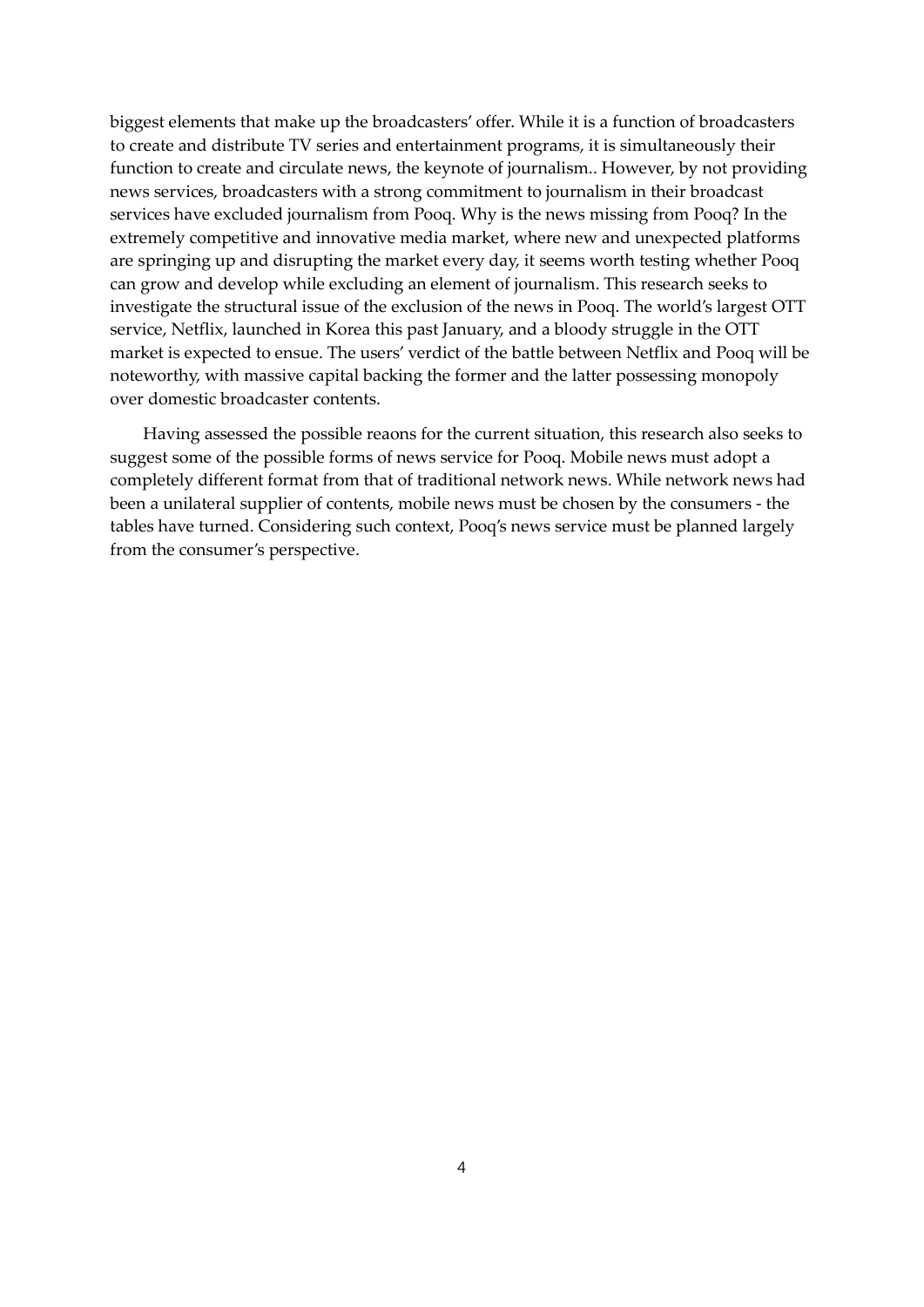## **Chapter 1. The Korean Broadcasting Environment**

## 1. The Smartphone Surpasses TV

We are exposed to the news every day. In the past, we received the news at the time dictated by the availability of the newspapers, radio and TV. For example, every morning my father used to read the papers before work, and the family would gather around to watch the 9 o'clock news. But today, we can access the news 24/7, anywhere, anytime.<sup>1</sup> Furthermore, where internet news was originally only able to be consumed via computers, now anybody can access the news anywhere through a smartphone the size of your palm. Just how much is the smartphone affecting our daily lives? According to the 2015 Study on Broadcasting Media Consumption Patterns published by Korea Communication Commissions, smartphones have surpassed TV and are now considered the most important medium in our daily lives.<sup>2</sup> In one face-to-face survey of 7553 male and female subjects over the age of 13 conducted by the KCC in June 2015, smartphones elevated their status from "a necessary medium" to "the most necessary medium". The importance of smartphones has increased from 46.4% from last year's 43.9%. The respective rankings of the Daily Life Necessity Medium Survey of 2014 were TV (44.3%), smartphone (43.9%), desktop/laptop (9.4%), newspaper (0.9%), radio (0.5%), but in 2015, the smartphone surpassed TV with the results at smartphone (46.4%), TV (44.1%), desktop/laptop (7.1%), newspaper (0.7%), radio (0.5%).





Source: Study on Broadcast Media Usage Patterns, Korea Communications Commissions (2015)

<sup>1</sup> Jung, Yunkyung (2015), *Study on effective composition format of mobile news lists*. Korea University, p.1.

<sup>2</sup> Korea Communications Commissions (2015), *Study on Broadcast Media Usage Patterns*.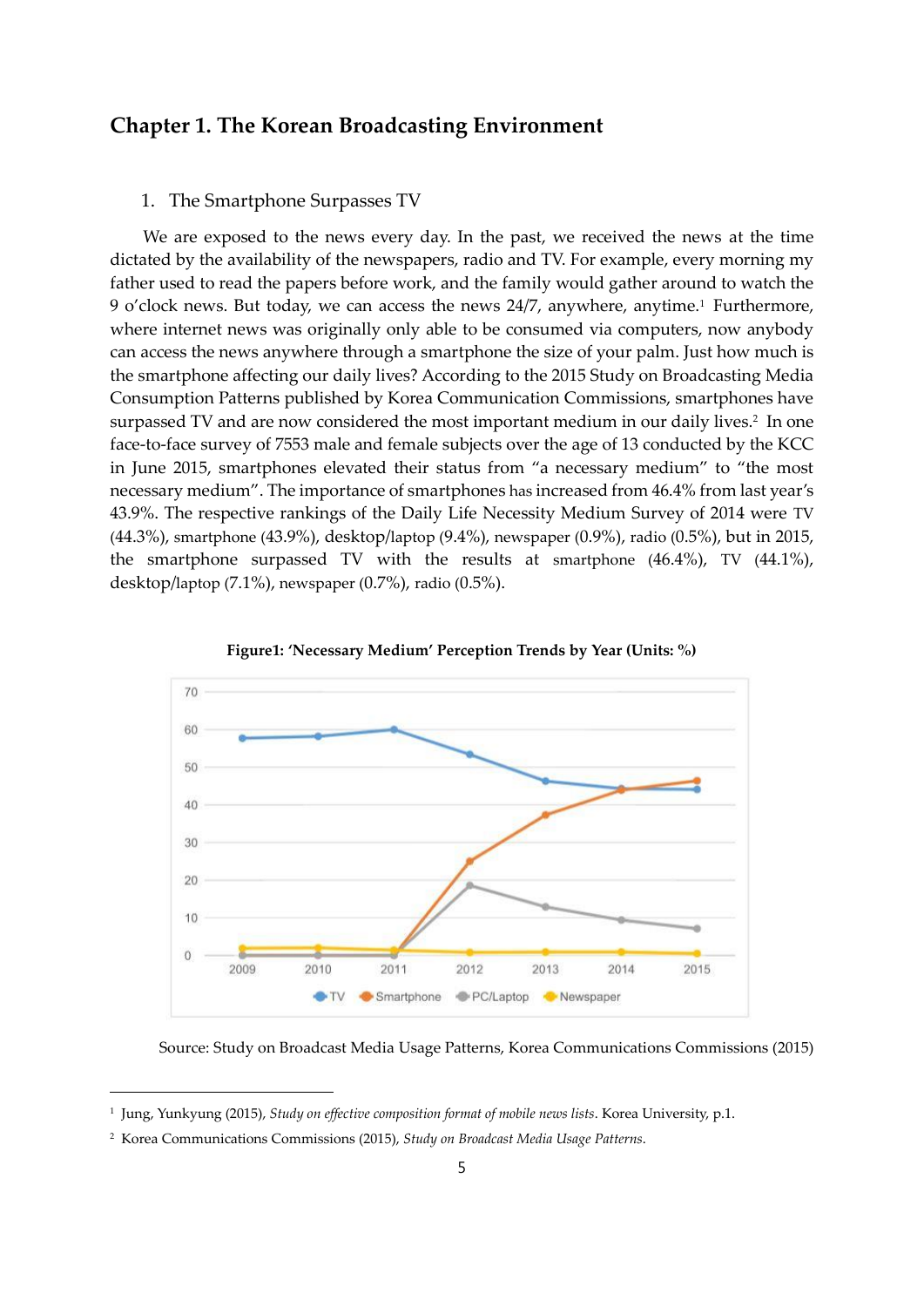While the daily average usage time of TV decreased by 8 minutes from 2 hours 52 minutes in 2014 to 2 hours 46 minutes in 2015, the same figure for smartphones increased by 2 minutes from 1 hour 17 minutes to 1 hour 19 minutes. At 76.2%(TV) and 73.7%(smartphone) for weekly medium usage over 5 times, TV and smartphones are overwhelming in their usage rates regarding medium usage frequency. There were clear age differences in preference of TV, radio and newspapers, which had higher usage rates with older age groups, whereas smartphones and desktop/laptops fared better the younger the age group.

There is another interesting study demonstrating the rise of smartphones. In the 2015 Mass Media Consumer Awareness Survey, the internet was classified into mobile internet (smartphone/tablet) and static internet (desktop/laptop). Furthermore, social network usage was separated from internet usage. Mobile usage increased while usage for its static counterpart decreased. The analysis results of mobile internet usage are notable. In terms of media usage rate, comprehensive internet usage increased by only a slight margin compared to the previous year. Media usage rate is defined as 'usage in the past week', and it was found to be at 76.4%, an increase by 1.4 percentage points. This means that of the 5,062 total respondents, 76.4% had used the internet at least once in the previous week. The increase in internet usage is worthy of notice taking into consideration that the usage rates of other media included in the survey have decreased. The increase in internet usage is driven by the rise of mobile internet usage: static internet usage decreased from 57.8% in 2014 to 49.2% in 2015 and mobile internet usage increased by 4.0% percentage points from 69.5% to 73.5%.<sup>3</sup> (2015, Lee Mina)

In the survey, social media was defined as 'Services that connect people and information such as blogs, Twitter, Facebook, KakaoTalk, KakaoStory, YouTube'. Social media usage rate increased by 3.6 percentage points, reaching 53.5%. The only media that managed to increase its usage rate were mobile internet and social media.

## 2. Decline in TV Viewership

 $\overline{a}$ 

The Television Crisis Theory had been long discussed ever since the advent of the internet. However, with the rise of the smartphone which enables internet usage whenever and wherever, the theory is closer to becoming reality. The crisis theory is based on the trend that while TV viewing is declining every year, internet usage rates are rising. Typically, usage rates have been recognized as an indicator of the influence of the particular medium. Therefore, the increase in usage rate signifies that the influence of the medium has grown.

According to the 2015 Report on Broadcast Market Competitive Market Evaluation, the channels of big 3 terrestrial wave firms (KBS, MBC, SBS) are maintaining viewing figures at roughly  $4~6\%$ .<sup>4</sup> The composite ratings of the big 3 firms have decreased by 1.6 percentage

<sup>&</sup>lt;sup>3</sup> Lee, Mina (Jun. 2016), "Increase in Internet & Social Media Usage with All Other Media Usage Decreased", Newspaper and Broadcast, NO. 542, p. 17.

<sup>4</sup> Korea Communication Commissions (2015), *2015 Broadcast Market Competition Status Evaluation Report.*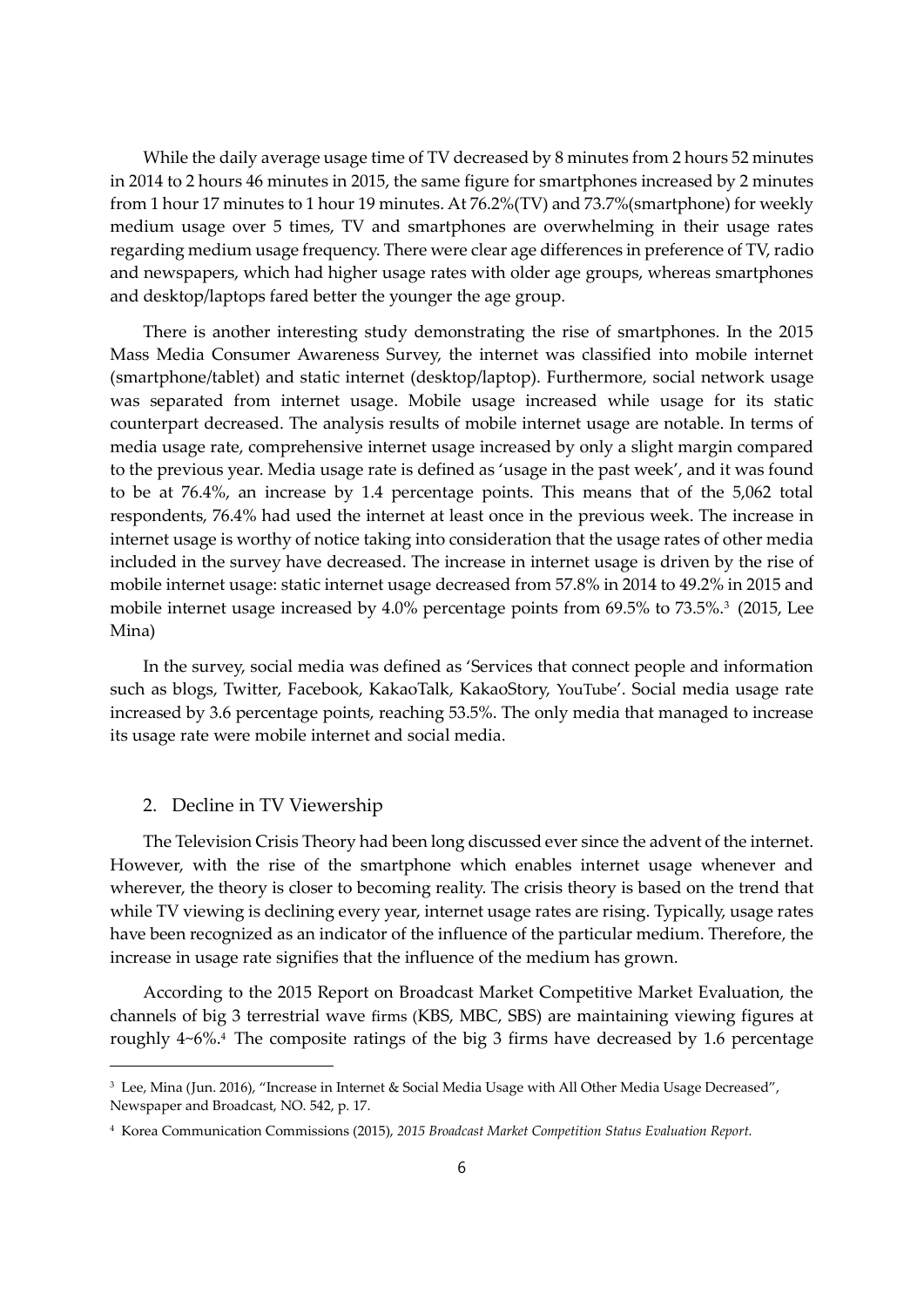points from 20.5% in 2014 and have been decreasing steadily since 2010.



**Figure 2: Terrestrial Big 3 Firms Annual Average Viewership Trends per Household (Units: %)**

Source: Nielsen Company Korea

Likewise, daily average terrestrial TV viewing per person decreased from 164 minutes in 2002 to 118 minutes in 2006, a 10-minute decrease per year. It did recover briefly in the following year but then declined again. In 2011, the figures dropped to 100 minutes, the psychological Maginot Line, but seemed to rebound as it spiked to 108 minutes in 2012, only to break the 100-minute line as it fell to 96 minutes in 2014.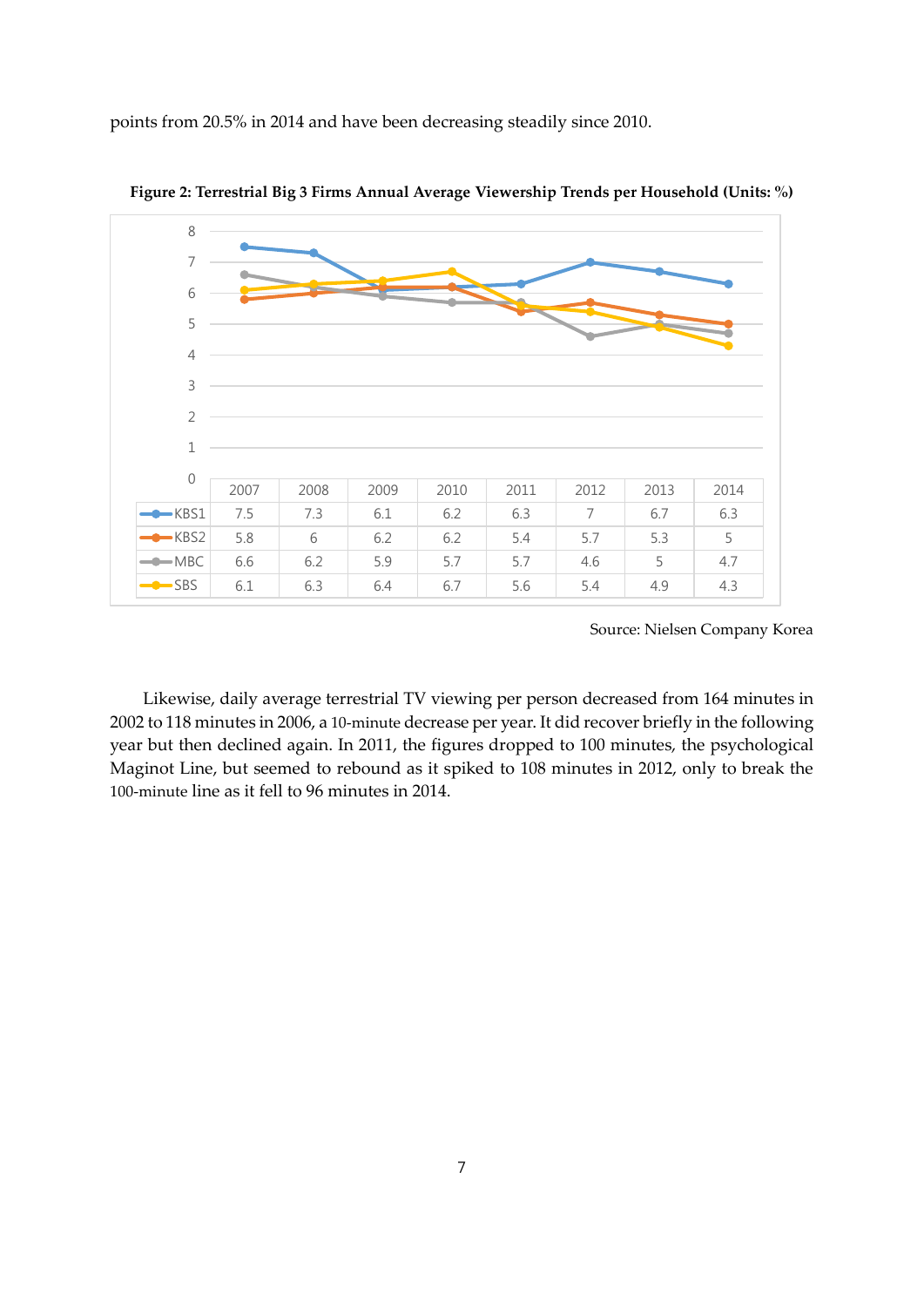

Figure 3: Daily Average Terrestrial TV Viewership per Person (Units: Minutes)

## 3. How Much of the News Do We Watch on TV?

According to the 2015 Mass Media Consumer Awareness Survey by the Korea Press Foundation, there have been great changes in the frequency and duration of TV news availability and consumption. <sup>5</sup> The main feature in the 2015 study regarding TV news is that the share of terrestrial TV news shrunk by a large margin. To begin, the share of those who responded that they watch TV every day is 68.3%, below the 70% line. Only a few years back in 2011, 2012 and 2013, the share had been over 80%. However, only 2 years later in 2015, the figure has fallen below 70%. This means that 3 in 10 people do not watch TV every day. There were great changes in the frequency and duration of TV news usage. The share of those who watch TV news 'every day' decreased by 15.7 percentage points, from 57.4% in 2014 and 41.7% in 2015. But the share of those who watch TV news 3-4 days a week had increased from 2014(approx. 11%) to 2015 (approx. 19%), and the share of those who watch TV news at least once a week had hardly changed from 87.1% in 2014 and 86.8% in 2015. We can see that the decrease was only amontg the loyal viewers who habitually watched TV news every day. This decrease in loyal news viewers was especially pronounced for terrestrial TV consumption. Up until 2013, those who responded that they watch terrestrial news every day maintained its levels at 66~67%. However, in 2014, the share dropped to 53.7% and to 36.4% in 2015, falling another 17.3 percentage points. Furthermore, while the share of those who do not watch terrestrial TV had been at 6.2% in 2013, it has more than doubled to 14~15% in 2014 and 2015. It is worth noting that the loyal viewing of terrestrial news has been shrinking since 2015.

<sup>5</sup> Korea Press Foundation (2015), *Mass Media Consumer Awareness Survey*.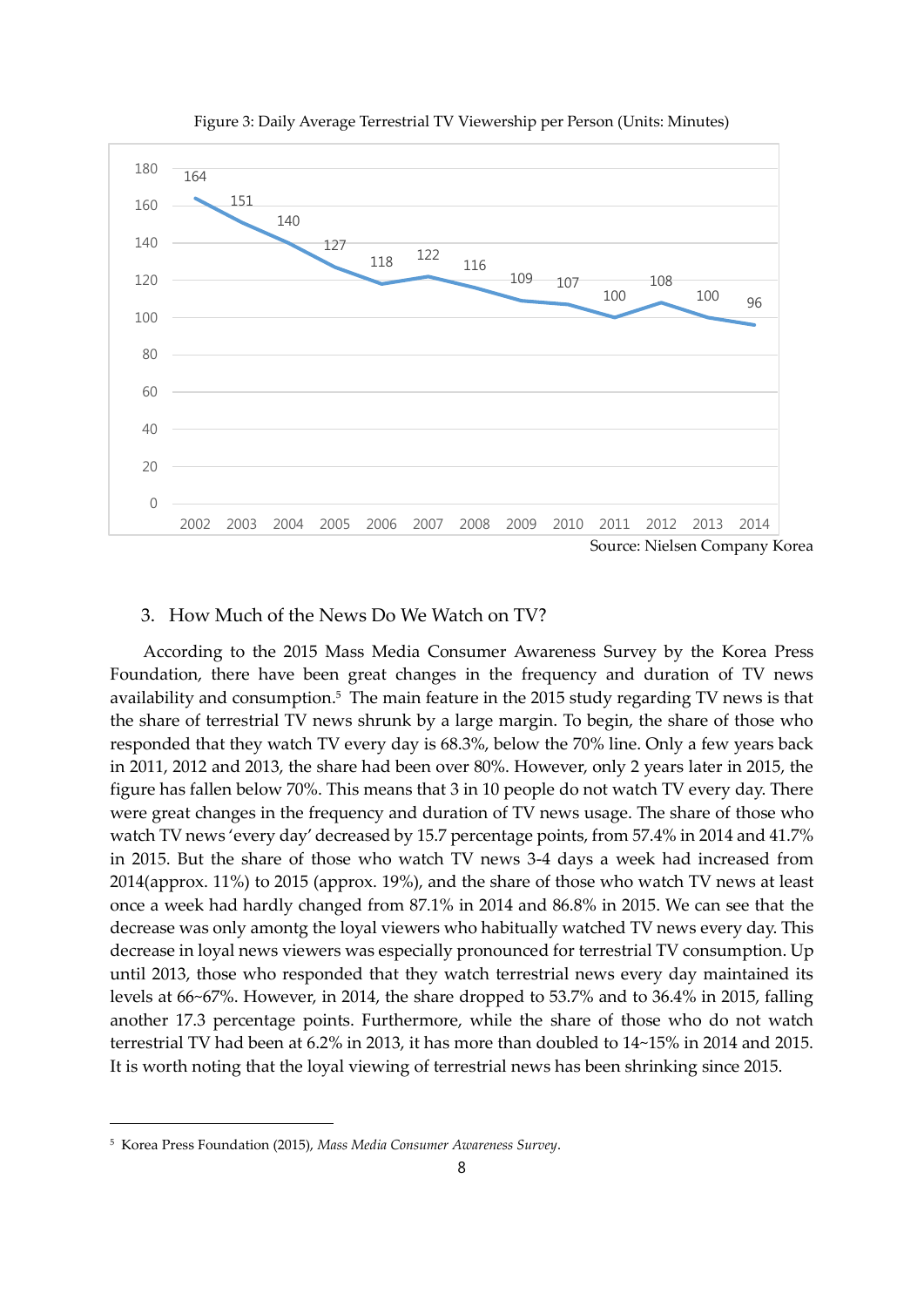While terrestrial news usage is decreasing, there is an increasing trend in news consumption on comprehensive programming channels. The share of those who watched comprehensive programming channels at least once a week had been 28.1% in 2012, its opening year. In one year, it had grown to 53.3%, passing the 50% line and grew to 61.6% by 2015. In contrast to terrestrial services, news viewing of specialist news channels such as YTN and NewsY is holding at 55%~56%. Up until 2013, the usage rate of comprehensive programming channels was lower than that of all-news channels, but the usage of comprehensive programming news has risen by the largest margin since 2014.

However, the decreasing trend of loyal viewership of those who use the service daily was also found for both comprehensive programming channels and all-news channels, and was not too different from that of terrestrial TV news. For comprehensive programming channel news, the share of those who identified themselves as 'watch comprehensive programming channel news daily' was 15.5% in 2014, but it fell to 9.4% in 2015. Likewise, for all-news channels, 'watch daily' group fell to 7.9% in 2015 from 15.8% in 2014. In its place, responses for 1~3 days a week increased greatly. The large decrease in 'daily' news viewers and in its place an increase in '1~3 times per week' viewers signify that TV news viewers are migrating to other media in general.

#### **Figure 4: Frequency of TV News Usage**

(Units: %)

|                                                     | Daily      | 3~6 Days per<br>Week | 1~2 Days per<br>Week | No Usage   |
|-----------------------------------------------------|------------|----------------------|----------------------|------------|
| <b>TV News</b>                                      | 41.7(57.4) | 38.5(22.6)           | 6.7(7.1)             | 13.2(12.9) |
| <b>Terrestrial TV</b><br><b>News</b>                | 36.4(53.7) | 40.4(23.6)           | 9.3(7.4)             | 14.0(15.3) |
| Comprehensive<br>Programming<br><b>Channel News</b> | 9.4(15.5)  | 25.9(22.2)           | 26.2(16.5)           | 38.4(45.8) |
| All-News Channels                                   | 7.9(15.8)  | 22.1(22.5)           | 26.3(16.6)           | 43.8(45.0) |

\*Values in () are data from the 2014 study

Source: Mass Media Consumer Awareness Survey, Korea Press Foundation (2015)

## 4. Where Did the Viewers Go?

Where did the loyal viewers of terrestrial news go? They went to the internet. The main platform for internet news are portals. According to the 2015 Mass Media Consumer Awareness Survey by the Korea Press Foundation, the usage rate of mobile internet increased by 5.8 percentage points to 65.4%, and the usage rate of internet use via static internet decreased by 7.9 percentage points to 39.8%. It was more common to use internet news via portals than via the respective homepages of the originating service. News usage via internet portals has been increasing steadily since 2011, and in 2015, 69.4% of the total responded that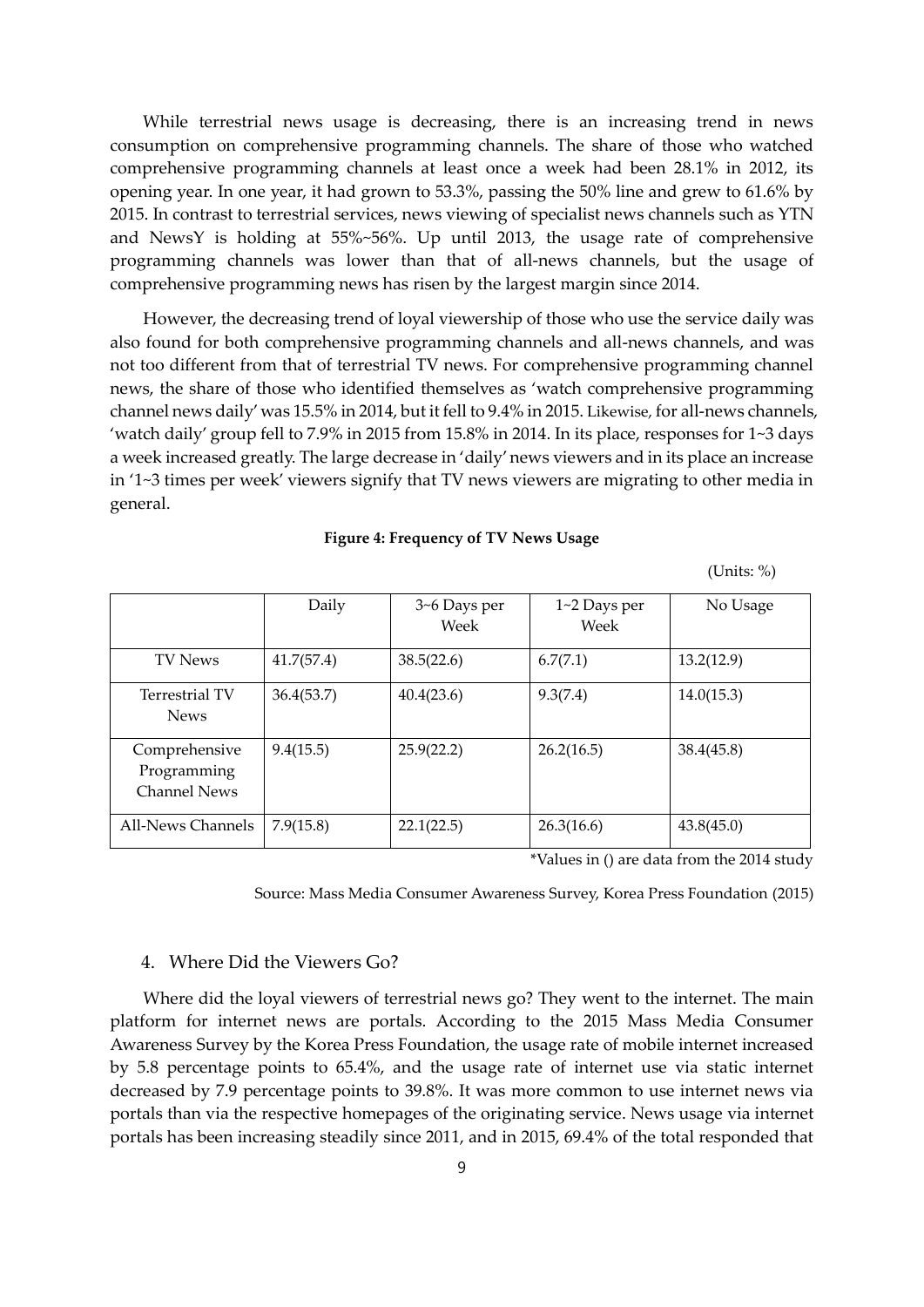they had seen the news via an internet portal in the past week.

As for the portals used, Naver (58.6%) and Daum (29.3%) ranked 1st and 2nd in usage rate, respectively. In contrast, those who responded that they saw the news from press homepages were only 22.2%.

The fact that portals are used as the main platform for internet news usage is reinfoirced by the usage pattern of mobile apps. The usage rate of portal apps for news usage was found to be 42.9%, much greater than 16.7% for press apps and 11.0% for 'News collection' apps. ('News collection' apps are mobile applications that gather and provide the news at websites such as NewsKorea, GenieNews, News Reader.)

News usage via social media was found to be 18%. Although it had steadily increased from 11.4% in 2011 and peaked at 20.7% in 2014, it experienced a slight fall in 2015. The duration of usage of news via social media increased. to 8.1 minutes.

The important message of the 2015 Mass Media Consumer Awareness Survey is the confirmation of the status of the internet as a main media source. In a general downward trend for media usage time, only mobile internet(smartphone/tablet) and social media usage increased. Mobile internet came second to TV in usage rate and also in time spent on the medium as the second most used media source.

Analysis of media reliance also supports this claim and shows the internet as the second most relied on media after television, beating radio, and newspapers. With internet found to be mainly used in a study of the general public, there can be no disagreement with regard to the claim that the internet performs a key role in today's media society. Particularly, the mobile internet usage patterns allow us to project future media usage pattern trends.

The results of the 2015 Mass Media Consumer Awareness Survey allow us to predict the expansion of mobile internet usage and demonstrates that mobile internet will lead the daily media usage environment. In particular, news consumption via mobile internet has consistently increased since 2011 and demonstrates that mobiles devices must be recognized as a key player in news consumption. The long claimed transition from 'Mobile First' strategy to 'Mobile Only' is getting closer.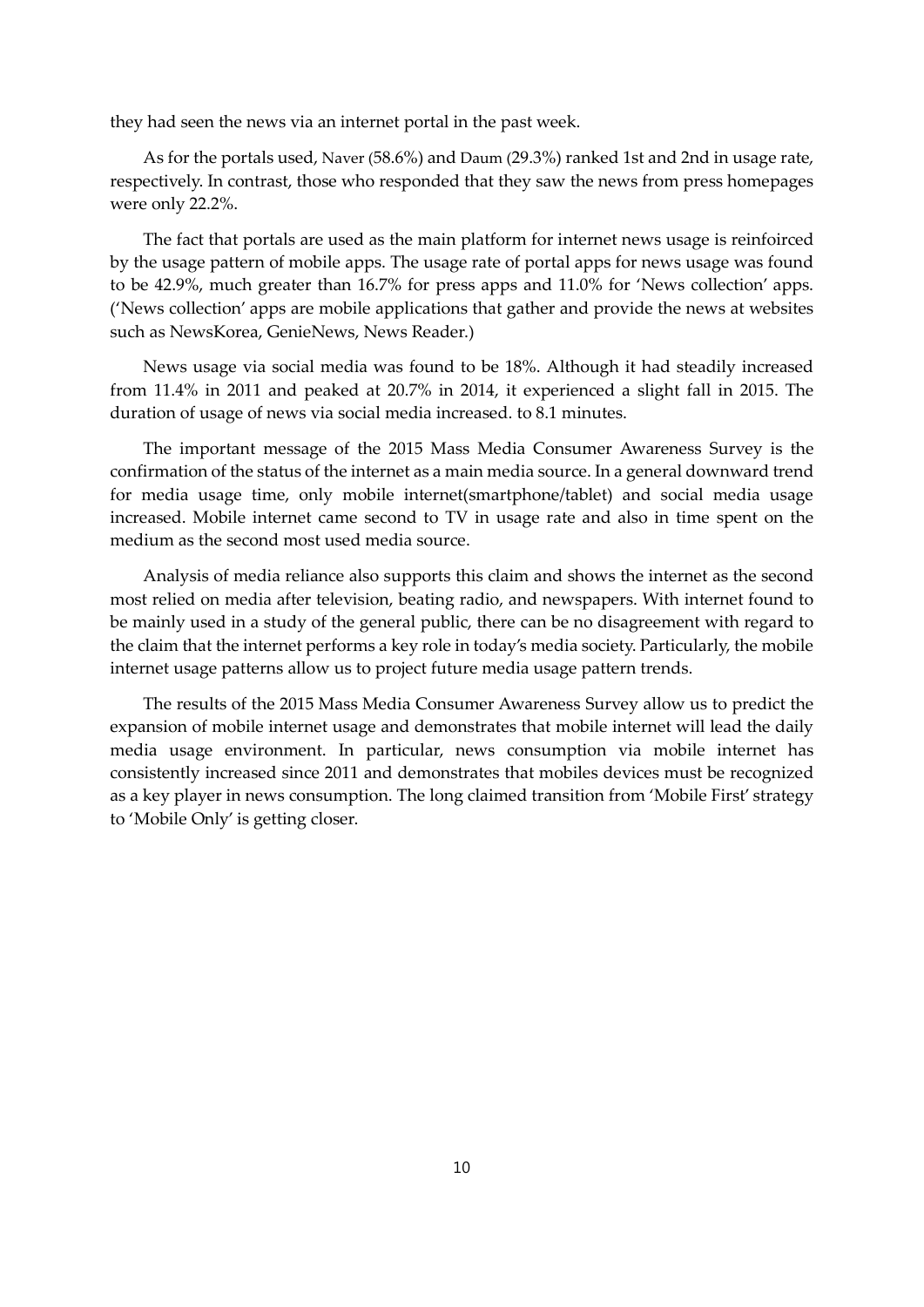## 5. The Financial Crisis of Broadcast Firms

Broadcast revenues from advertising are struggling as viewers are migrating from TV to the internet. According to the 2015 KCC Report, the 2014 net figure for terrestrial TV broadcast advertising revenue was 1.686 trillion KRW (approx. 1 billion GBP), 8.0% lower than the year before, and decreasing for three consecutive years since 2012. The TV broadcast advertising revenues by firm are 507.4 billion (KBS), 409.9 billion (Seoul MBC), 409.4 billion (SBS), 25.2 billion (OBS), 173.7 billion (regional MBC net), and 120.7 billion KRW (regional commercial broadcast).

## **Figure 5: Terrestrial TV Channel Advertising Revenue Trends (incl. DMB)**

|            | 2009 | 2010 | 2011 | 2012 | 2013 | 2014 |
|------------|------|------|------|------|------|------|
| <b>KBS</b> | 4974 | 5637 | 5774 | 6048 | 5627 | 5074 |
| <b>MBC</b> | 3956 | 4628 | 5387 | 4423 | 4368 | 4099 |
| <b>SBS</b> | 3952 | 4827 | 5010 | 4724 | 4414 | 4094 |

(Units: one hundred million KRW, %)

Source: 2015 Broadcast Market Competition Status Evaluation Report

The 2014 total operating profit ratio of the big three broadcast firms and its associates was -2.26%, lower by 2.71% than that of the previous year. All of the Big 3 are making losses and their profitability is worsening. MBC's operating profit ratio is at - 3.37%, KBS at -3.04%, and SBS at -1.62% recording deficits.

|  |  | Figure 6: Terrestrial Broadcast Business Operating Profit Ratio Trends by Year (Units: %) |
|--|--|-------------------------------------------------------------------------------------------|
|--|--|-------------------------------------------------------------------------------------------|

|            | 2007    | 2008  | 2009 | 2010    | 2011    | 2012    | 2013    | 2014    |
|------------|---------|-------|------|---------|---------|---------|---------|---------|
| <b>KBS</b> | $-3.76$ | -7.34 | 1.63 | 1.03    | $-4.51$ | $-2.50$ | $-1.83$ | $-3.04$ |
| <b>MBC</b> | 3.05    | 0.57  | 0.91 | 8.15    | 8.31    | 1.90    | 1.97    | $-3.37$ |
| <b>SBS</b> | 5.11    | 0.91  | 2.79 | $-0.63$ | 11.48   | 5.37    | 4.01    | $-1.62$ |

Source: Annual Broadcast Business Publication of Asset Status, Korea Communications Commissions

Note: Operating Profit Ratio is calculated by operating profits & losses / total, "MBC" represents SeoulMBC

In 2014 the net profit of terrestrial broadcast firms (KBS, MBC, SBS) was 11.2 billion KRW, down by 84% from the previous year. Only SBS recorded a net loss of -3.4 billion among the three, but while KBS and MBC did record a net profit, it was reduced by 20.9% and 71.2% respectively compared to the previous year.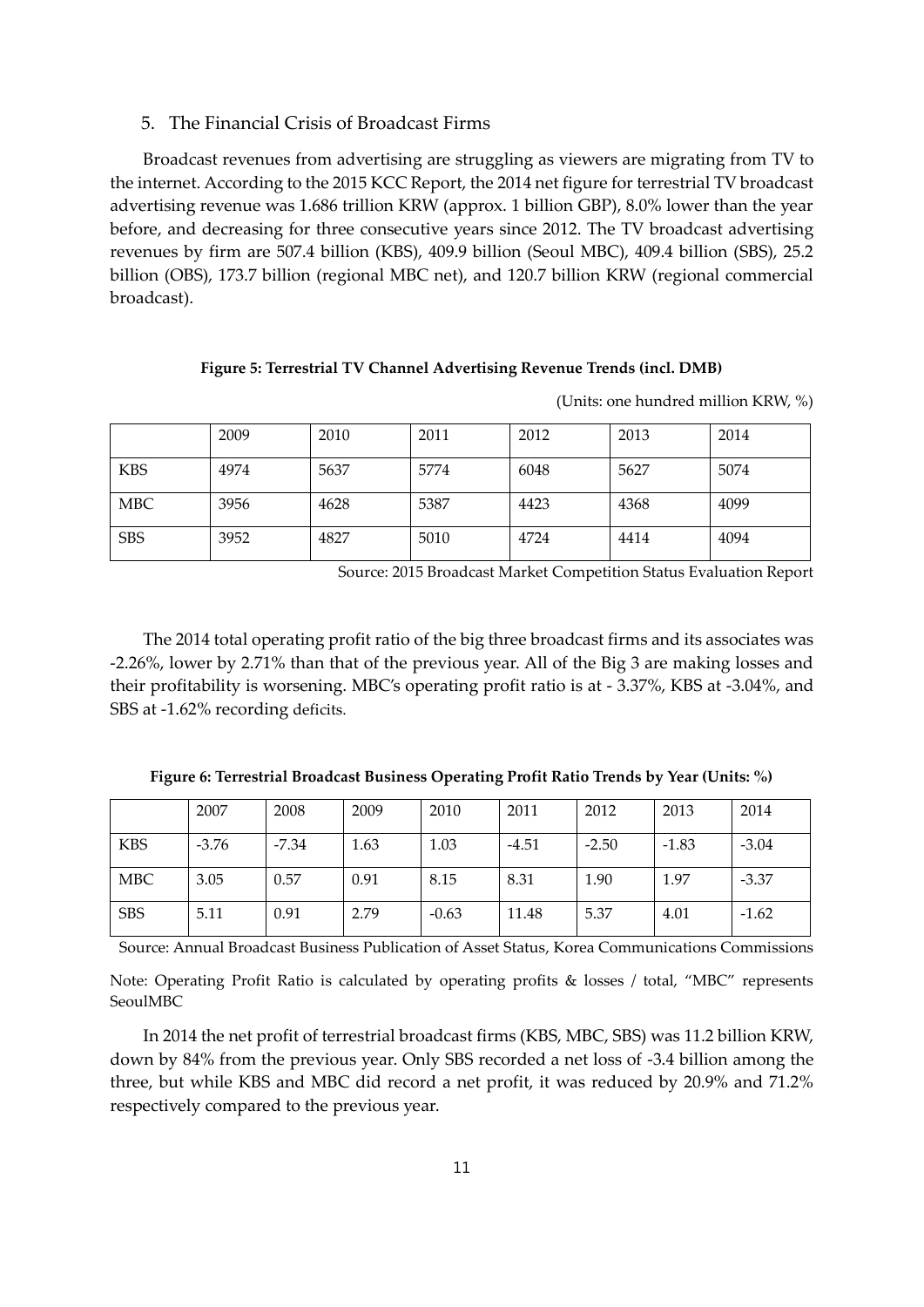#### **Figure 7: Terrestrial Broadcast Business Annual Net Profit Trends**

|            | 2008 | 2009 | 2010 | 2011 | 2012  | 2013 | 2014 |
|------------|------|------|------|------|-------|------|------|
| <b>KBS</b> | -765 | 693  | 434  | 48   | $-62$ | 43   | 34   |
| <b>MBC</b> | 28   | 746  | 975  | 1174 | 801   | 386  | 111  |
| <b>SBS</b> | 77   | 238  | 38   | 580  | 289   | 267  | -34  |

(Units: one hundred thousand KRW)

Source: Annual Broadcast Business Publication of Asset Status, KCC

The management of the main broadcasting companies are facing a severe crisis. According to a 2015 KCC study, the advertising revenues of terrestrial broadcast firms have been in decline for the past four years. Broadcast advertising revenue previously dropped temporarily when the Korean advertising market froze with the effects of the 2008 financial crisis triggered by the collapse of Lehman Brothers, but promptly recovered in the following year. However, advertising revenues for MBC, KBS, and SBS are now in secular decline (2015 Broadcast Market Competition Status Report, Terrestrial TV Channel Advertising Revenue Trends).<sup>6</sup> In 2014, the operating revenue for all three firms finally ended up recording a negative figure. They are running at a loss. Even allowing for the current sluggish state of the economy, this is staggering. Viewers are migrating from television to another medium.

According to the usage frequency figures of the 2015 Study on Broadcast Media Usage, TV and the smartphone were by far the most commonly used medium for more than 5 times per week at 76.2% and 73.7% respectively, followed by desktop/laptops at 29.5%. It is especially worth to noting that the smartphone saw a rise in usage frequency while the same measure for all other media fell.

<sup>6</sup> Korea Communications Commissions (2015), *2015 Broadcast Market Competition Status Evaluation Report, Terrestrial TV Channel Advertising Revenue Trends.*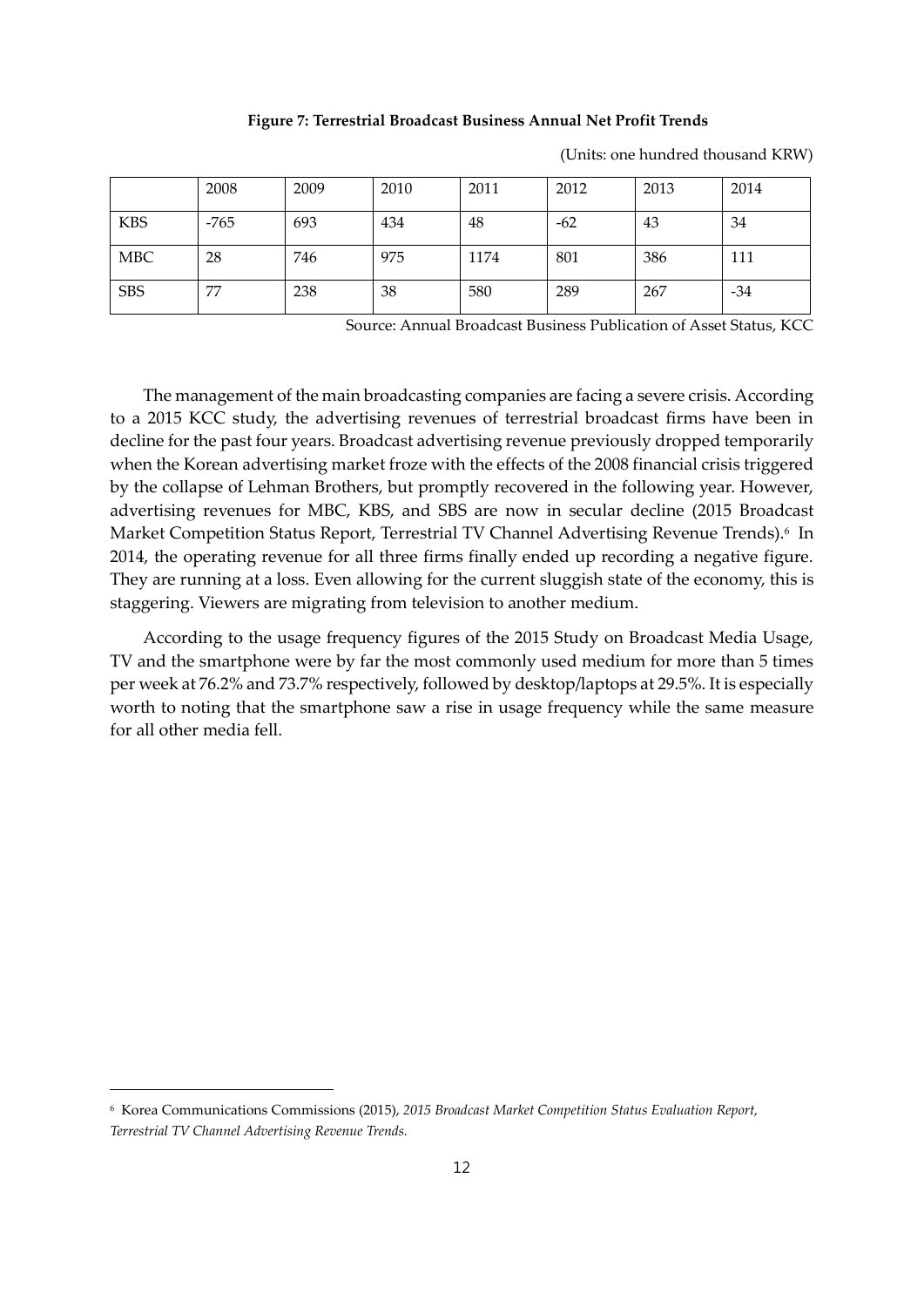

**Figure 8: Medium Usage Frequency (More than 5 times a week/Units: %)**

Source: Study on Broadcast Media Usage Patterns by KCC (2015)





Source: Study on Broadcast Media Usage Patterns by KCC (2015)

Comparing the daily average usage durations of smartphones and television, TV still remains overwhelmingly high with 2 hrs. 46 min for TV and 1 hr. 19 min for smartphones. However, compared to the same figures for 2014, TV usage duration decreased by 8 minutes from 2 hrs. and 52 min and smartphone usage duration increased by 2 minutes from 1 hr. 17 minutes. In effect, the smartphone is chasing TV for the frequency and duration of usage and the figures have increased in absolute numerical terms as well. In contrast, while TV still maintains the upper hand in medium usage frequency and duration, there is a clear relative decline in usage.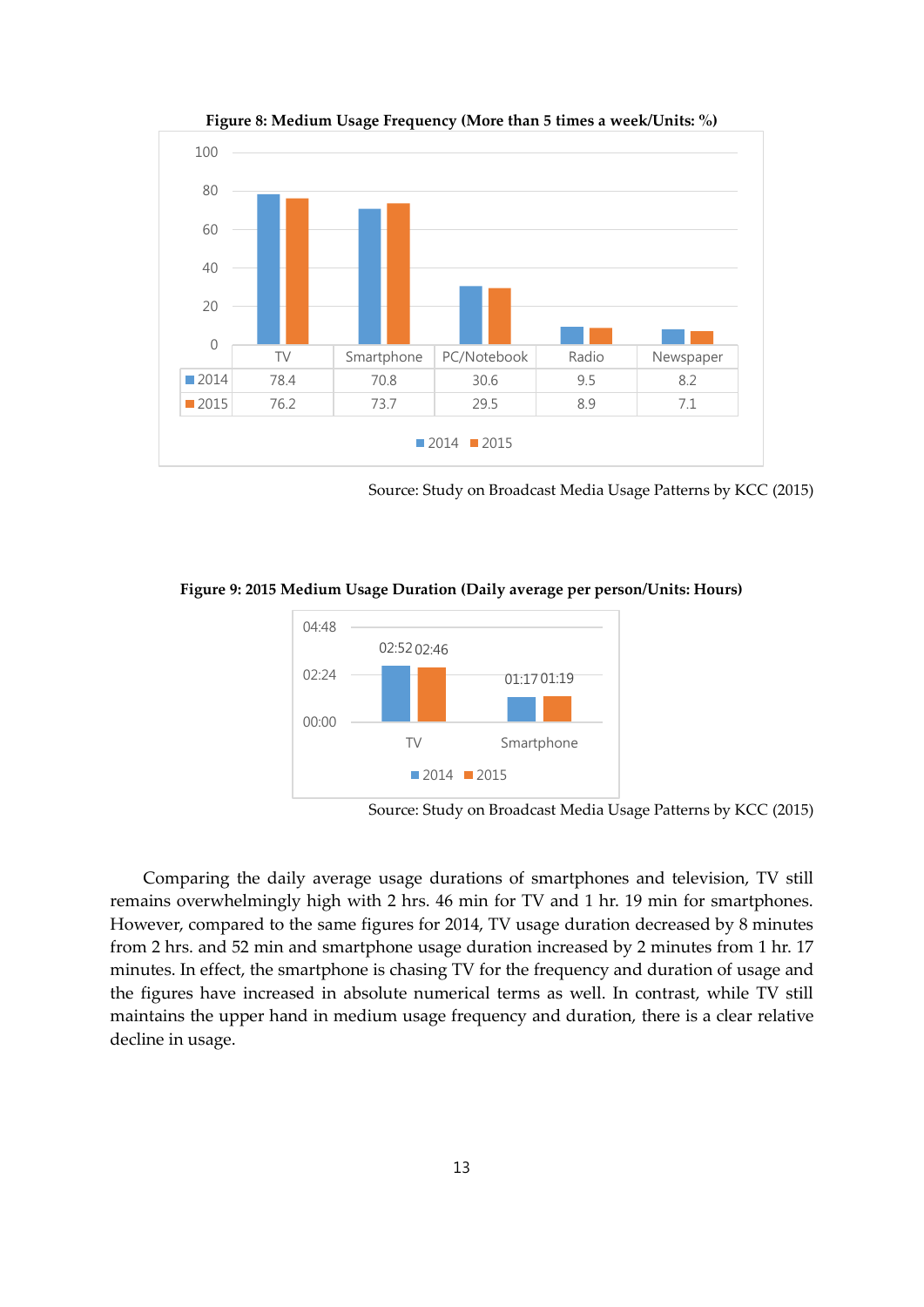## **Chapter 2. Broadcast Firms Hooked on 'Pooq'?**

In response to the trends described in the previous chapter, terrestrial broadcast firms had no choice but to create their own mobile platform through which they could provide their content via smartphones to their mobile-bound migrating users. This is why, in 2012, MBC and SBS both launched an N-Screen paid OTT service and Pooq was born.

## 1. What is N-Screen, OTT?

## 1) N-Screen

N-Screen is a service that allows multiple devices to play the same content freely. It is a computer network service that enables users to access the same content on multiple different digital information devices such as the smartphone, PC, smart TV, tablet etc.

The service uses cloud computing, and the content is therefore saved in the server, allowing users to load the content onto their various devices at will. It goes beyond playing the same content on various devices by being aware of the "play" and "resume" information across devices. For example, if you download and watch a show on your smartphone and quit the video before the end, you can simply resume watching on your PC or TV without a separate download, from the point where you ended your last session. In effect, users can share and play multiple contents when and wherever. This user-centered seamless viewing experience is the cornerstone of N-screen services.

Empowered by the development of smart devices and content infrastructure, a variety of inter-smart screen user experience is being synchronized. Such services are being provided by different types of businesses such as Apple, Google, Netflix, Samsung, LG etc. The most prominent services that provide N-screen services in Korea are Pooq, Tving, EveryonTV, Hoppin, OllehTV Now, U+HD TV etc.<sup>7</sup>

## 2) OTT (Over The Top)

OTT (Over The Top) TV services are those that can be watched on the internet. OTT uses the public internet to provide video content, rather than via terrestrial, satellite or cable transmission. A literal interpretation would be: 'services provided through the set top box.' The English term 'over the top' actually originates from World War I, when soldiers gained control of an enemy trench and called it 'over the top.'

The development and spread of high-speed internet enabled the growth and uptake of OTT services. High internet speeds are needed for an acceptable video streaming experience.

<sup>7</sup> "N-screen*" Doosan Encyclopedia*.

http://terms.naver.com/entry.nhn?docId=3338014&cid=40942&categoryId=32828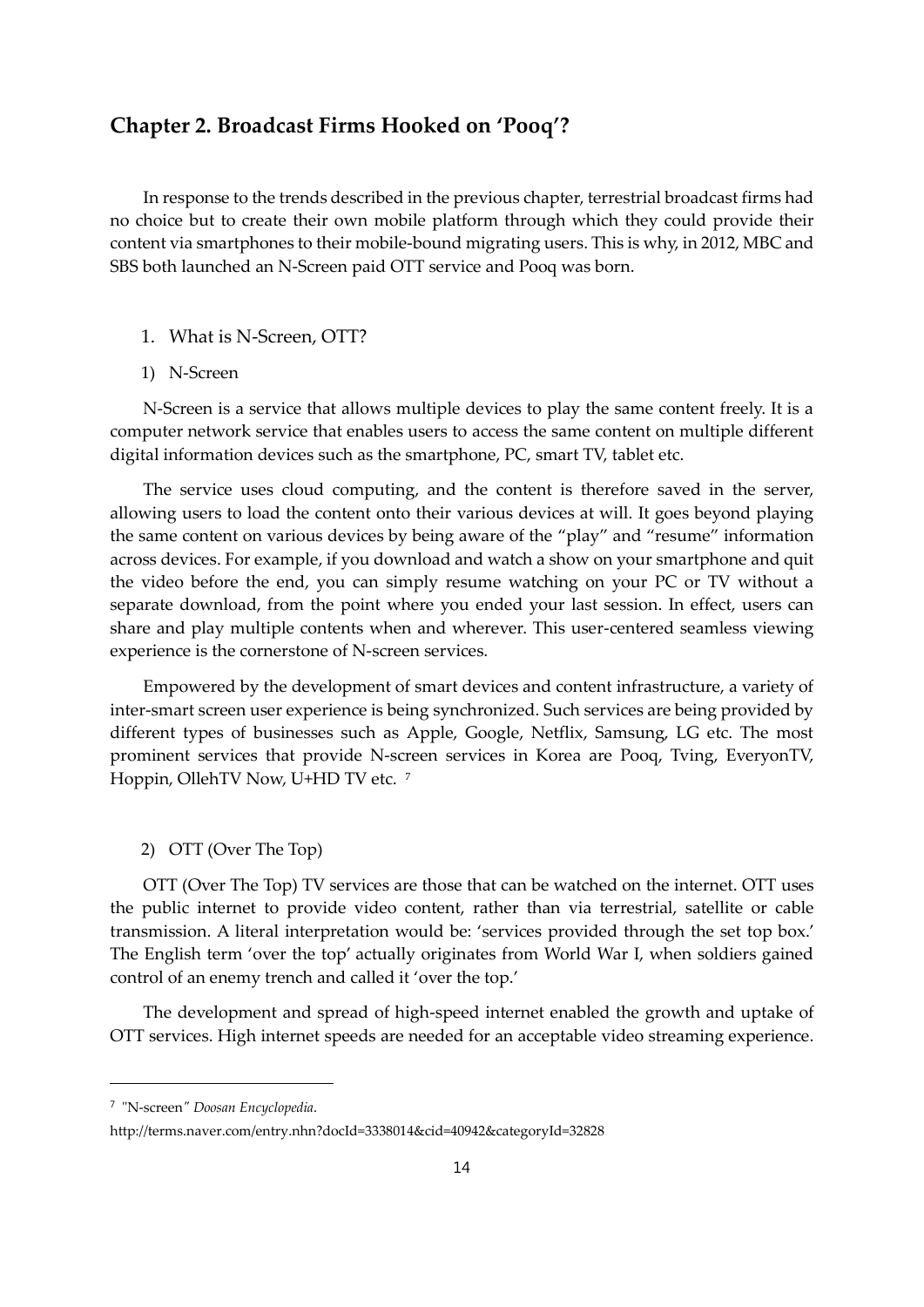Therefore, most OTT services started to arise from the mid-late 2000s. Google launched 'Google Video' in 2005 and acquired YouTube in 2006. Netflix began its internet streaming service in 2007, and Apple presented 'Apple TV' in 2007.<sup>8</sup>

Vint Cerf<sup>9</sup>, commonly referred to as the 'Father of the Internet,' made the following remark in his interview with The Guardian, a British daily. He had already predicted the OTT market 10 years ago.

*"We would soon be watching the majority of our television through the internet."*

- Vint Cerf, in his 2007 interview with the Guardian - 10

## 2. The Birth of 'Pooq'

Pooq is a form of N-screen service that is being provided by Contents Union Platform, a joint creation by MBC and SBS. Pooq has also formed a partnership with the rest of the terrestrial broadcast firms, KBS and EBS. The main selling point of Pooq is that with a monthly membership fee, the subscriber gets unlimited live and replay access to all of the programmes of all four terrestrial broadcast firms. Moreover, Pooq provides 40 channels consisting of cable channels owned by the terrestrial TV networks and comprehensive programming channels such as specialized and reporting channels, including YTN, JTBC, and MBN. Subscribers are also granted unlimited access not only to domestic services, but also foreign films.<sup>11</sup>

Created with direct investment from terrestrial broadcast firms, Pooq and its expansion of coverage is interpreted as an attempt by the terrestrial TV sector to seize dominance in the OTT market. The reason that the OTT market is drawing attention in the industry is that users' consumption habits have become different from those in the past. Today, anyone can enjoy video contents from their mobile devices whenever one wants to, and the OTT market has become the new gold mine for the broadcasting industry.

In fact, the entry of terrestrial TV networks into the OTT market has been rather slow. So far, telecommunication firms have had the OTT market to themselves. During the last seven years, telecom firms pushed a combination commodity strategy, bundling IPTV services with mobile telecommunications, home telephone, high-speed internet, and internet phones. As a result, the number of IPTV registered households have grown rapidly, exceeding ten million. For the telecom firms, their marketing strategy has been to bundle broadcast programmes free

<sup>8</sup> Bae, Kihyung (2015). "Understanding OTT Services", *Communication Books*.

<sup>9</sup> Vinton Gray Cerf (1943~) is an American computer scientist referred to as one of the "fathers of the internet" for is contribution to the birth of the TCP/IP protocol. Cerf founded the Internet Society in 1992 and served as Chairman until 1999 when he stepped down, subsequently serving as a Google vice president

<sup>10</sup> "Vint Cerf, aka the godfather of the net, predicts the end of TV as we know it", *The Guardian,* 26 Aug. 2007*,*  <https://www.theguardian.com/technology/2007/aug/27/news.google>.

<sup>11</sup> " About Contents Alliance Platform Premium Contents Portal Pooq ", *Pooq*, Contents Alliance Platform, <http://www.pooq.co.kr/customer/company.html>.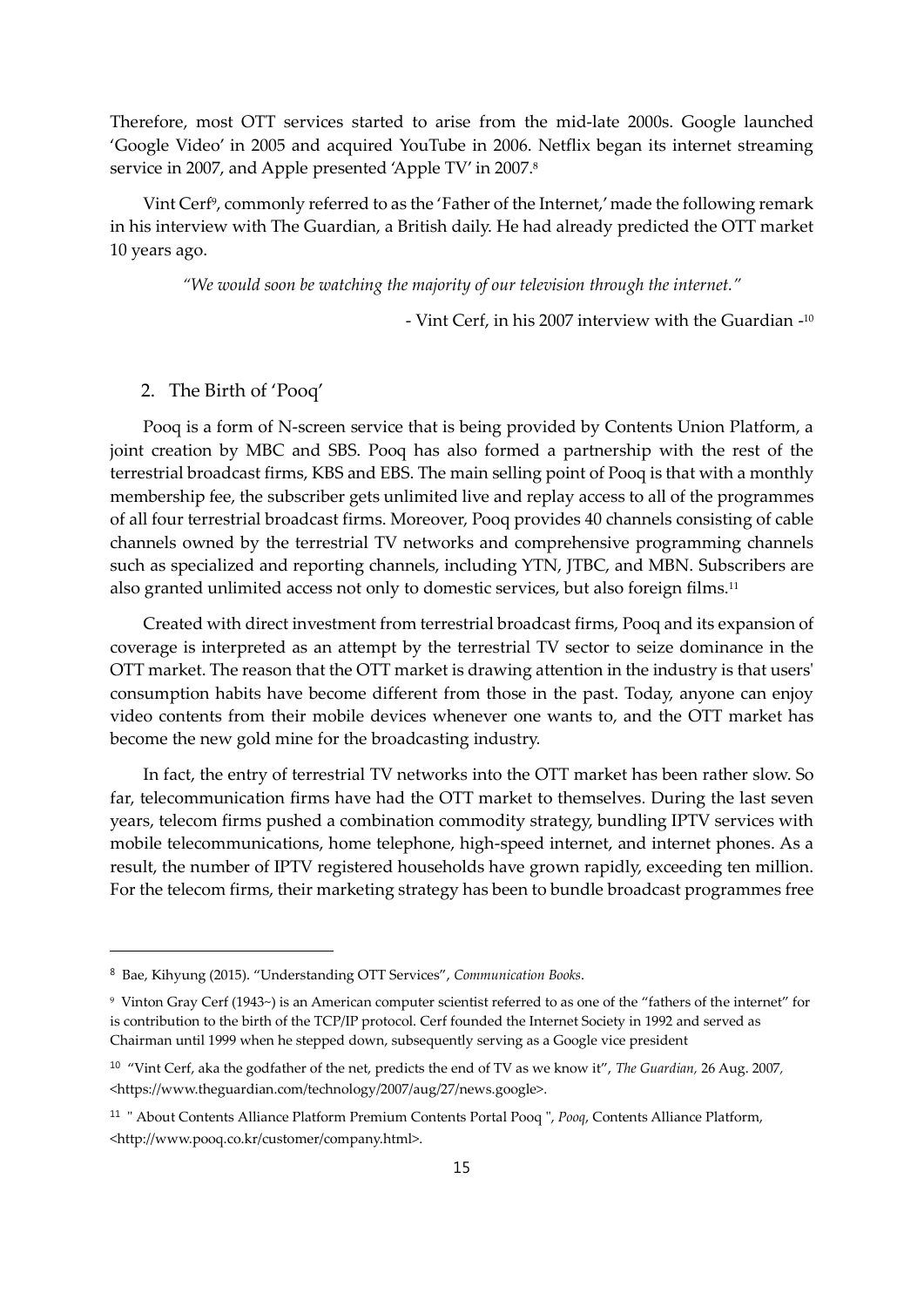with their high-speed internet memberships.

Terrestrial TV networks which have fallen behind their telecom rivals in the OTT market are belatedly taking aggressive action in order to gain dominance at least in the mobile market. At the same time, they are implementing a new strategy to retain the full value of terrestrial TV content being provided on paid services.

Terrestrial broadcast firms have demanded that the three major telecommunication firms raise their payments for the re-transmitted content to their mobile TV services from 1,900 KRW to 3,900 KRW. This was a response to the criticism by the broadcasting business sector that telecommunication firms had downgraded broadcast content to a mere bait to sell bundled products. The telecommunication firms refused on the grounds that the prices were too high, and broadcasters terminated their transmission as negotiations broke down.

Pooq lagged behind 'Tving' of CJ Hello Vision, which launched two years before Pooq itself. Providing CJ E&M affiliated live TV, replay services as well as terrestrial TV contents, Tving was the users' favorite. In June 2015, Pooq improved its N-screen capabilities and video definition and started to provide the latest domestic movies as well as films from the six major foreign film studios. Moreover, terrestrial broadcast firms began to deal with the issue of retransmission of their contents to Tving. They filed for an injunction on the grounds that the retransmission services of Tving was an infringement of their copyright. The court subsequently granted the injunction, thereby stopping re-transmission of terrestrial TV via Tving.

In this context, terrestrial broadcast firms have now established a stable supply channel of their contents through Pooq, and Pooq has acquired its status as their representative platform in the mobile market in particular. In other words, Pooq is the only platform on which one can watch live terrestrial TV broadcasts and VOD services on smartphones. As for the number of users, although the number had been in stagnation at around 220,000 until the reforms of June 2015, the number of users has been steadily increasing to 260,000 as of November, 2015.

Pooq stated plans are to lower user reliance on existing platforms by providing N-screen services directly via an internet opened by terrestrial content holders. Furthermore, as the content-holding broadcast firms directly own the platform, it strengthens the content provider's ability to control the content and prices. Furthermore, it seeks to maximize the revenue of existing businesses and enter new markets.

## 3. The News is Missing from Pooq

Pooq has secured carriage of over 45 channels including those from the four terrestrial broadcast firms (MBC, KBS, SBS and EBS), terrestrial affiliated PP, comprehensive programming channels (TV Chosun, JTBC etc.), all-news channels (YTN, YonhapNewsY) etc. There are four service categories: LIVE (live TV), Broadcast VOD, Movies and Kids. The live TV service includes a time machine function, allowing viewers to replay and resume. The Broadcast VOD category is divided into soap opera, entertainment, culture and refinement, sports, kids, animation and foreign soap opera. 'Movies' is comprised with movie contents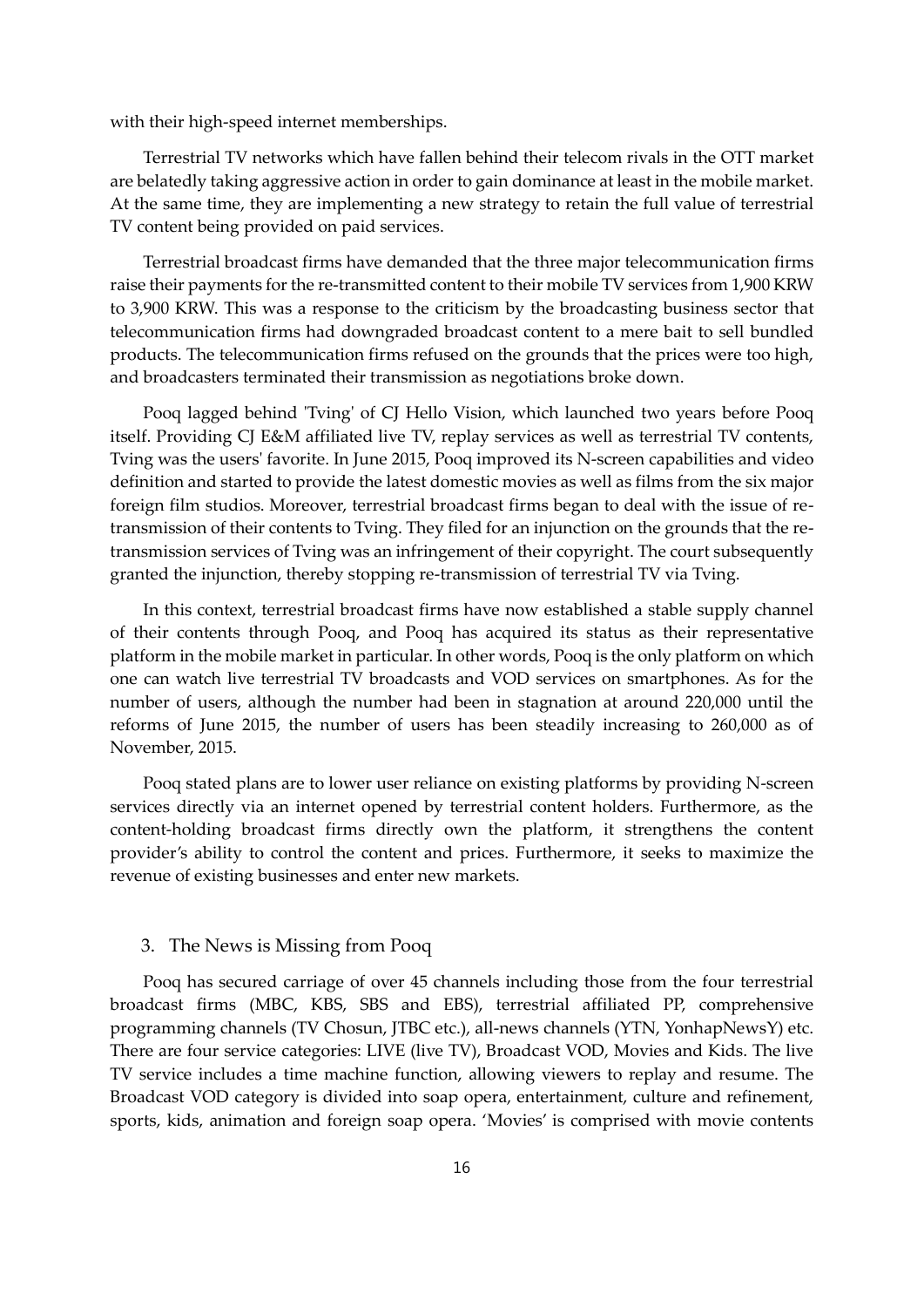from the 6 major foreign studios and major Korean providers. 'Kids' are programs for children. (as of May 2016. Pooq website).

But there is no "News" category in Pooq. To watch the news on Pooq, users must register as a member, pay a monthly fee and use the Live TV function. To see the news through other methods, users must use the replay function for all-news channels such as YTN. There are long-form current affairs programmes, but these are different from the 'current affairs' provided by the news bulletins updated by the minute. An anonymous Pooq representative explained that although KBS and SBS are providing news programs in VOD format to Pooq, this is only to tie the users within the Pooq platform. In other words, the goal is to increase the time spent on Pooq and is not focused on providing news services.

There are various causes for the omission of the news from Pooq. First is the equity structure of Pooq. In May 2012, MBC and SBS launched a joint investment for incorporation, and with the decision by KBS to participate in equity sharing in December 2013, Pooq became a joint investment incorporation with equal shares among MBC, SBS, and KBS. In other words, there are three families under a single roof. With the three broadcast firms all speaking for their respective interests, they have been unable to achieve a consensus on major sensitive issues. According to the anonymous Pooq representative, there had been a discussion regarding news services, but the broadcasters were unable to come to an agreement regarding the positioning of their respective news services on the platform, and ended the discussion. The termination of the discussion was also confirmed with MBC representatives. One anonymous MBC representative claimed that there had been a discussion about news services in the early stages of Pooq, but their disagreements regarding the arrangement of the news services stalled further discussion.

Second, there is a limit to the capability for adjustment of Pooq. Pooq Incorporated (CAP: Contents Alliance Platform) is composed of approximately 30 employees. It is a small, newborn corporation only three years old even from the point of the joint investment by MBC, KBS and SBS in December 2013. However, Pooq must deal with the Big 3 terrestrial broadcast firms of Korea. Pooq is too small to negotiate effectively with the Big 3 which have overwhelming influence on public opinion formation and programme creation. Furthermore, the newsrooms of the three broadcasters are the largest and most influential departments within the respective firms. Therefore, it is possible to conclude that a small, newborn corporation like Pooq is severely outmatched to persuade the Big 3 and its newsrooms.

Third, some of the challenges are technical. In order to provide news services in clips, a unified technical standard is required. However, the newsrooms of MBC, KBS and SBS each possess a different technical system. Even if they were to decide a technical standard, there would be strong disagreements in determining which newsroom to use as its standard. There are cost issues associated with using a fourth standard outside of MBC, KBS and SBS. Each broadcaster's newsroom would have to modify how its website is run, and the question of where the funds will come from, and from whom, will be a source of trouble.

As it can be seen from the discussion above, Pooq Incorporated attempted to provide news services from its initial stages, but had to terminate the discussion due to equity structure, limits in adjustment capability and technical difficulties. However, a Pooq representative also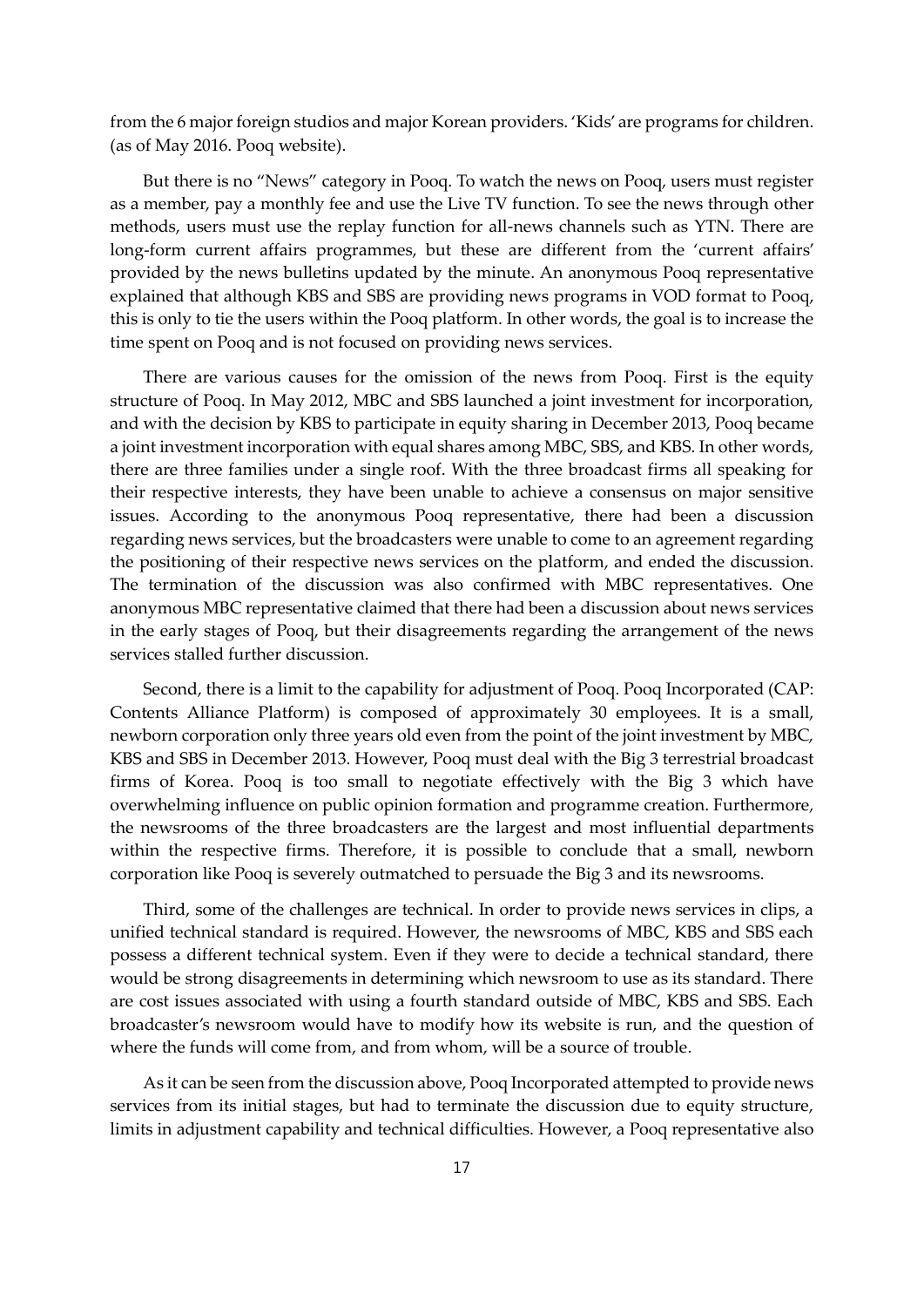made the following statement regarding news services. "Pooq Incorporated (CAP) decided to exclude the news as it decided that it does not affect Pooq's service greatly."

If that is the case, it is necessary to confirm the exact positions of MBC, SBS and KBS regarding Pooq's news services.

First, the MBC representative claimed that providing the news to Pooq was not discussed in-depth. This means that although they are aware that the news consumption via mobile devices will increase, nevertheless the complex internal and external circumstances of newsrooms meant they were unable to find the time and resources to focus on Pooq. Furthermore, although MBC was an original partner in the service, Pooq is run as a consultative group among MBC, SBS and KBS, thereby making it difficult for MBC to make unilateral decisions. Although Pooq is only three years old and not very well known, Pooq has explained that it is willing to negotiate the provision of news services with other broadcast firms.

SBS is well aware of Pooq's potential. Terrestrial programmes are the users' favourites on mobile, and this is only available on Pooq. SBS believes that its news is communicated effectively via social media. It hopes that SBS news will be served via Pooq in the near future. However, with Pooq run as a consultative group of the Big 3, SBS doubts Pooq's managerial capability. An SBS representative explained that although Pooq holds certain advantages, SBS does not desperately need Pooq because its membership is relatively small due to Pooq's paid membership system. Instead, having been selected as the Korean partner for providing news for Facebook, SBS is focusing instead on social media.

Lastly, KBS is holding a wait-and-see attitude towards Pooq. A KBS representative said that not only is KBS news the most influential on TV with overwhelmingly high ratings, but that it is also well served by its current arrangements. The representative further explained that the three firms can negotiate when news services on Pooq becomes necessary.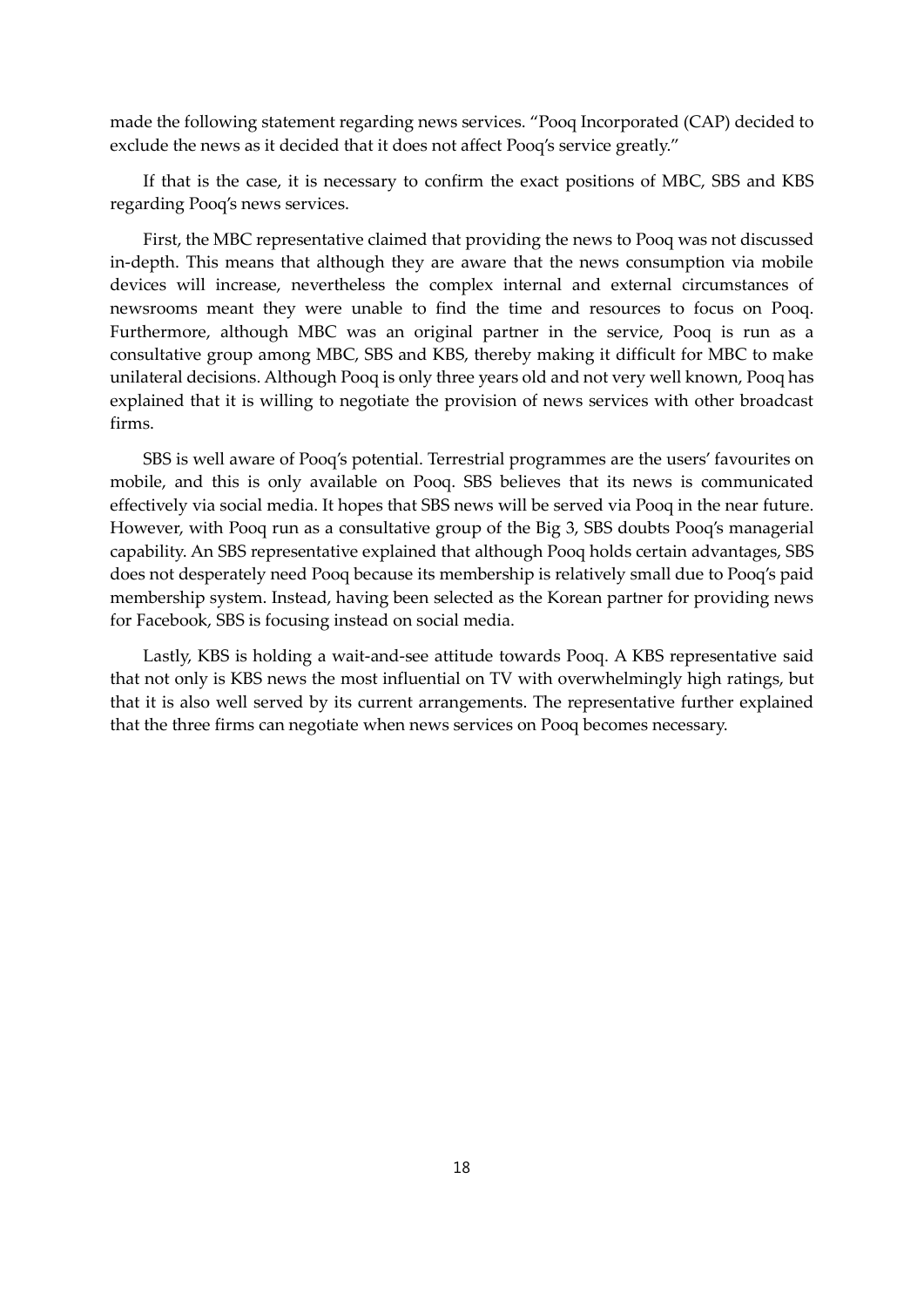## **Chapter 3. News to the Rescue for Pooq**

## 1. The Concern of TV Journalists.

The rationale behind the omission of the news given by Pooq itself and discussed in the previous section was that the news simply does not greatly affect Pooq's service. But as we have seen, the true reason is more likely the fact that it was not easy to deal with the major Big 3 broadcast firms MBC, KBS, and SBS. In particular, the fact that conflicting interests of the respective broadcasters terminated the discussion for news contents allows room for an interpretation that it was even more difficult to persuade the stubborn newsrooms of each firm. Furthermore, each broadcaster possesses a distinct technological model for internet news service operation, confirming a burdensome need for the creation of a new common technical standard.

If this is the case, what kind of concerns do the directors broadcast firm newsrooms have in midst of a mass migration of news users from TV to the mobile? Seoktae Shim, head of the New Media Department of SBS newsroom, revealed his concerns in a media related magazine.<sup>12</sup>

"It is always difficult for field journalists to keep up pace with media strategists. They proclaimed 'Digital First' as soon as traditional press slowly took its first step to adjust to New Media and demanded that they rewrite their digital New Media strategy - only to change their strategy slogan to 'Mobile First' when traditional press had only just begun to seriously consider the need for 'Digital First.' Furthermore, IT firms such as Google are not satisfied with mobile first and advocate a 'Mobile Only' strategy. But the cold light of reality of the Korean traditional press is that it has not even fully digested the first slogan of 'Digital First.' This is roughly true throughout the world. Fresh, attention-grabbing attempts and strategies have been introduced, but it is difficult to name a 'successful attempt' or 'successful strategy.' Of course, the market is already shifting towards 'Mobile First.' Although comprehensive and systematic statistic data is yet to come, a solid quantity of data points that news usage in the New Media sector is 60~70% mobile. Even for SBS, 70% of New Media news traffic already occurs on mobile. Korean broadcast firms are beating their brains to catch up with the 'Mobile First' reality of usage." - March 2015, Newspapers and Broadcast Magazine

The mobile strategy of Korean broadcast firms can be examined largely in two dimensions: the development of a content delivery system, and the creation of content suited to mobile needs. First, the basic content delivery system suited to the mobile environment is the mobile application and the mobile web. In developing an app and web service for mobile, a completely different approach must to be taken from that of a website assuming a PC environment. Unlike the PC, for which developers only need to consider a few mainstream browsers such as Internet Explorer and Google Chrome, there are far more elements to be considered in mobile regarding the OS and the sizes of the device. It is also difficult to set a

<sup>12</sup> Shim, Seoktae (Mar. 2015), "The Mobile Flag is Up – The Response of Broadcast Firms", *Newspaper and Broadcast*, 03, p. 12~15.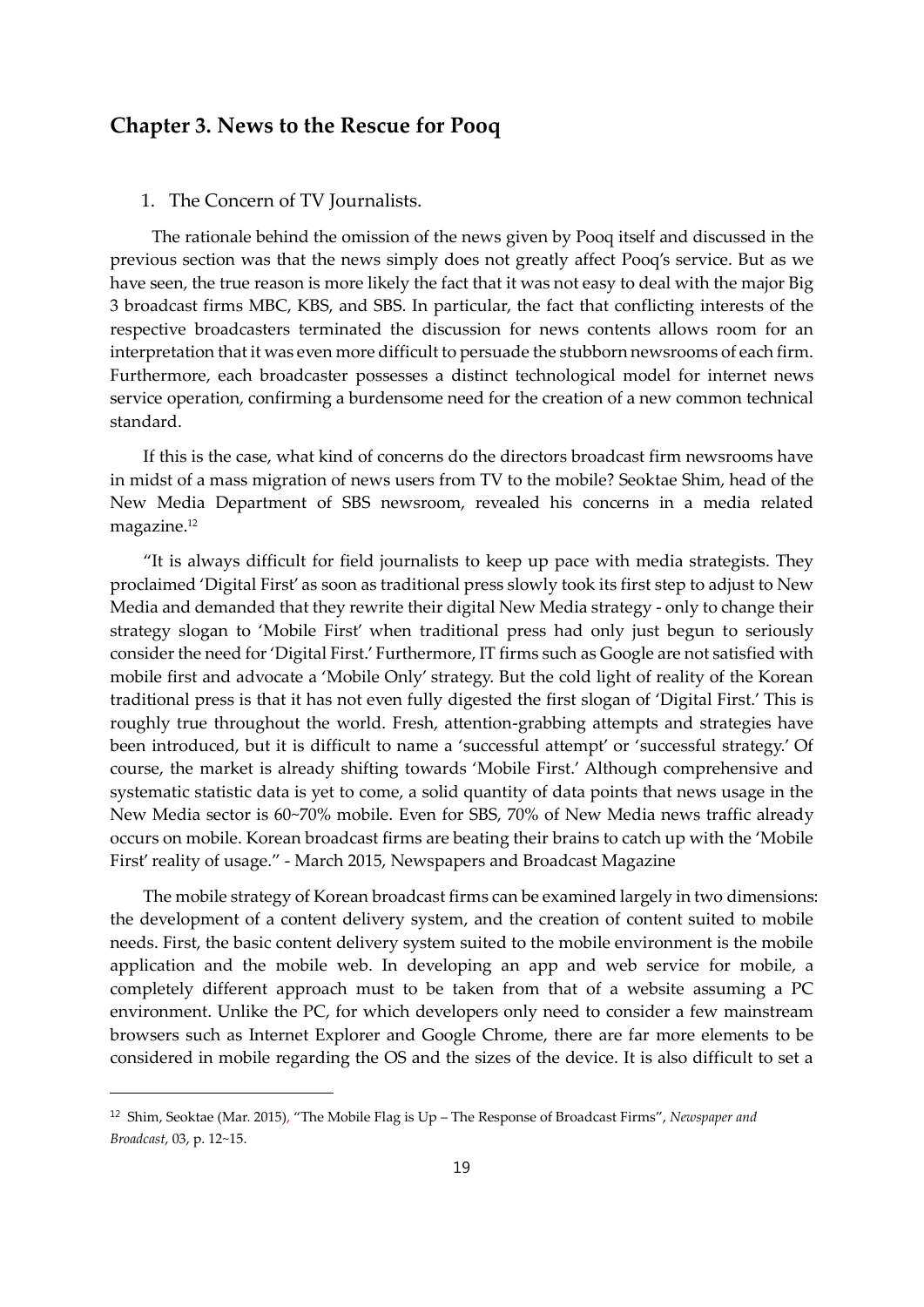standard model for tablet PC due to its screen size, ranging from those comparable to PC to those only slightly larger than smartphones. The lack of a separate revenue model for mobile content despite all the necessary additional effort may make it more difficult to justify sufficient investment for the development of such apps and websites. However, broadcast firms are trying to find their own efficient ways to provide their respective core content to users and to improve the user experience. A similar service is in operation via mobile news apps aimed at smartphones and tablets and the news sections included in the general mobile web service of the entire broadcast firm. A separate app may be developed or the news page for PC can be slightly modified for tablet services.

Besides apps and web services, one method of mobile content delivery that broadcast firms consider important is via social network services (SNS) such as Facebook. Needless to say, the extent of SNS usage varies across firms. According to Seoktae Shim, head of the media department for SBS, there is a great discrepancy of fans of the respective Facebook pages among the broadcast firms with 450,000 for SBS, 17,000 for KBS, and 11,900 followers for MBC as of 2014. SBS even runs specialized separate accounts such as English and covering files with tens of thousands of fans each. The gap among the followers on Twitter are not so severe, with 230,000 SBS, 220,000 KBS, and 180,000 MBC followers. Broadcast firms mainly use Twitter for the dissemination of breaking news contents, whereas Facebook is used to distribute other content, optimized for the mobile environment. Broadcast firms place significant weight on SNS in their response to the shift to mobile. However, unlike some foreign broadcast firms, Korean firms do not tend to have a separate organization devoted to SNS. A separate department was temporarily established in MBC, only to be merged with the Online News Department during its reorganization process in 2014.

Depending on the quality of the way it is operated, an SNS account with hundreds of thousands of followers can boast the prestige of the service as an outstanding content distribution platform. With portals monopolizing mobile news distribution, SNS platforms serve as one of the precious few windows where broadcast firms can attempt independent content distribution.

Of course, it is important to recognize that SNS are not the broadcast firms' own platform. Although they possess more strategic leverage compared to portals, they are still obliged to conform to the terms and conditions of the SNS. In particular, the constant changes in Facebook's algorithms significantly affect broadcasters' content exposure. Despite this, Korean broadcast firms are not trying their best with mobile platform development. This suggests that they do not yet feel the desperation. Furthermore, it is also uncertain whether independent distribution platforms per broadcaster can change the order of the mobile news distribution market monopolized by portals.

Head of the media department of SBS, Seoktae Shim claimed in a media related magazine in 2015 that the creation of a joint mobile news platform that aggregates a diversity of news contents such as Pooq could be an alternative approach to the issue. With the news distribution market already mobile centered, Shim sees the experiments currently being conducted by broadcast firms as not yet reflecting the urgency of the situation. He criticized the level of awareness of broadcast firms that they spend billions (KRW) on election broadcasts for a single day, while it is difficult to commit half that amount for structural issues such as the mobile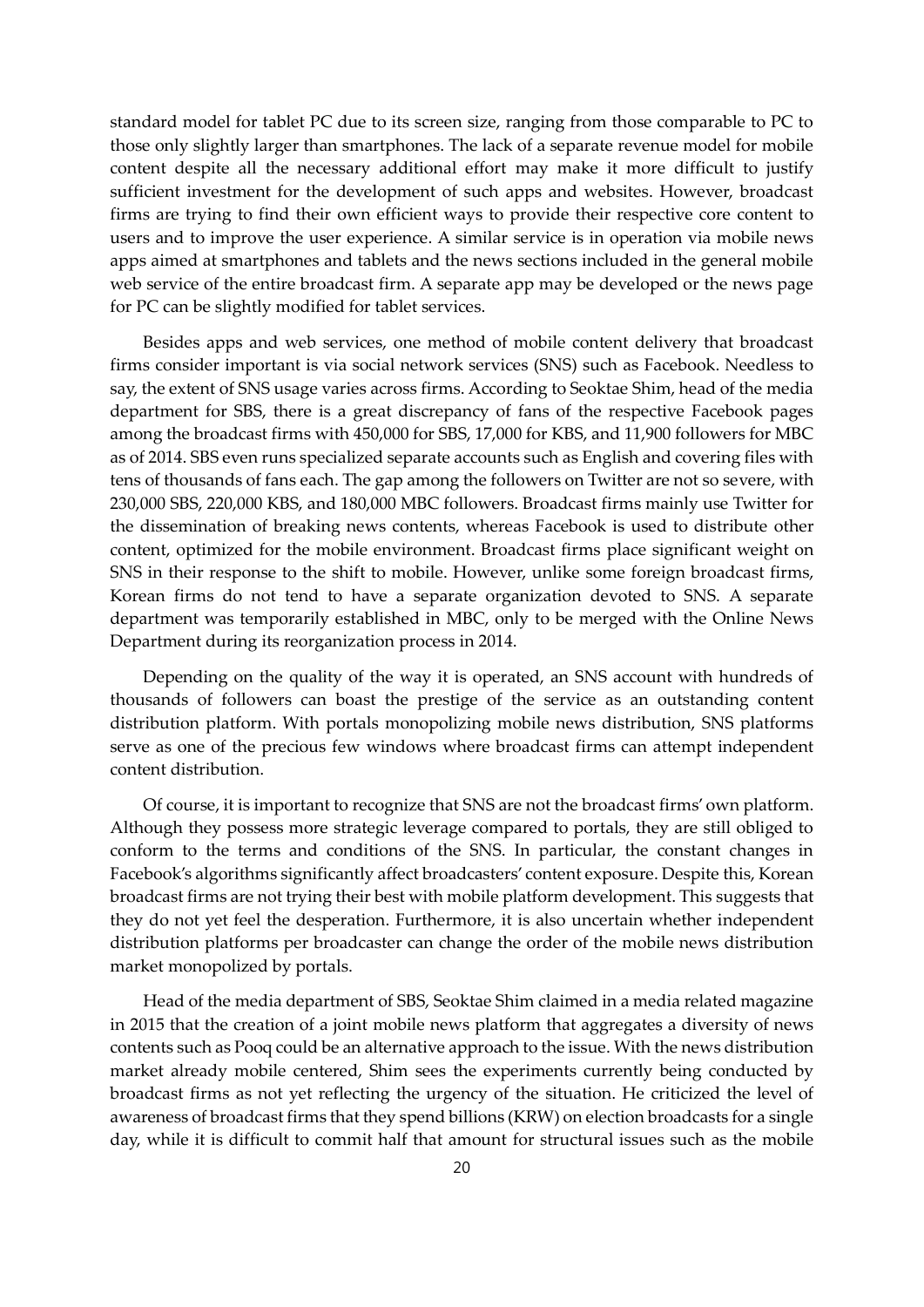situation.

2. Limitations of Pooq

Pooq's market share in the OTT market currently remains small. According to a 2015 survey by Korea Information Society Development Institute (KISDI) with a national standard sample of 568 people, the service with the highest share in the OTT market among OTT users was YouTube (60.7%), followed by Daum tvPot (38.0%), Navercast (34.7%), AfreecaTV (31 %), GomTV (30.6%). The user shares of joint platforms of broadcast firms, Pooq (23.4%) and Tving (22.7%), were in the early 20%. Among IPTV providers, BTV mobile showed the highest usage rate (28.3%).



**Figure 10: OTT Service Usage Rate (Units: %)**

Source: Korea Information Society Development Institute (2015)

## 3. Pooq Users

Lee Heeju, policy director at Contents Union Platform stated in an interview with PDJOURNAL that "Pooq is open to all types of content and seeks to become a platform where all content holders can flourish." Pooq users comprise mostly of the smartphone or tablet PC using younger generation, and Pooq is expanding its reach to such younger generation. Pooq has also formed a partnership with the popular broadcast network JTBC. It's a bold strategic move on Pooq's part by collaborating with a paid channel in competition with ground-wave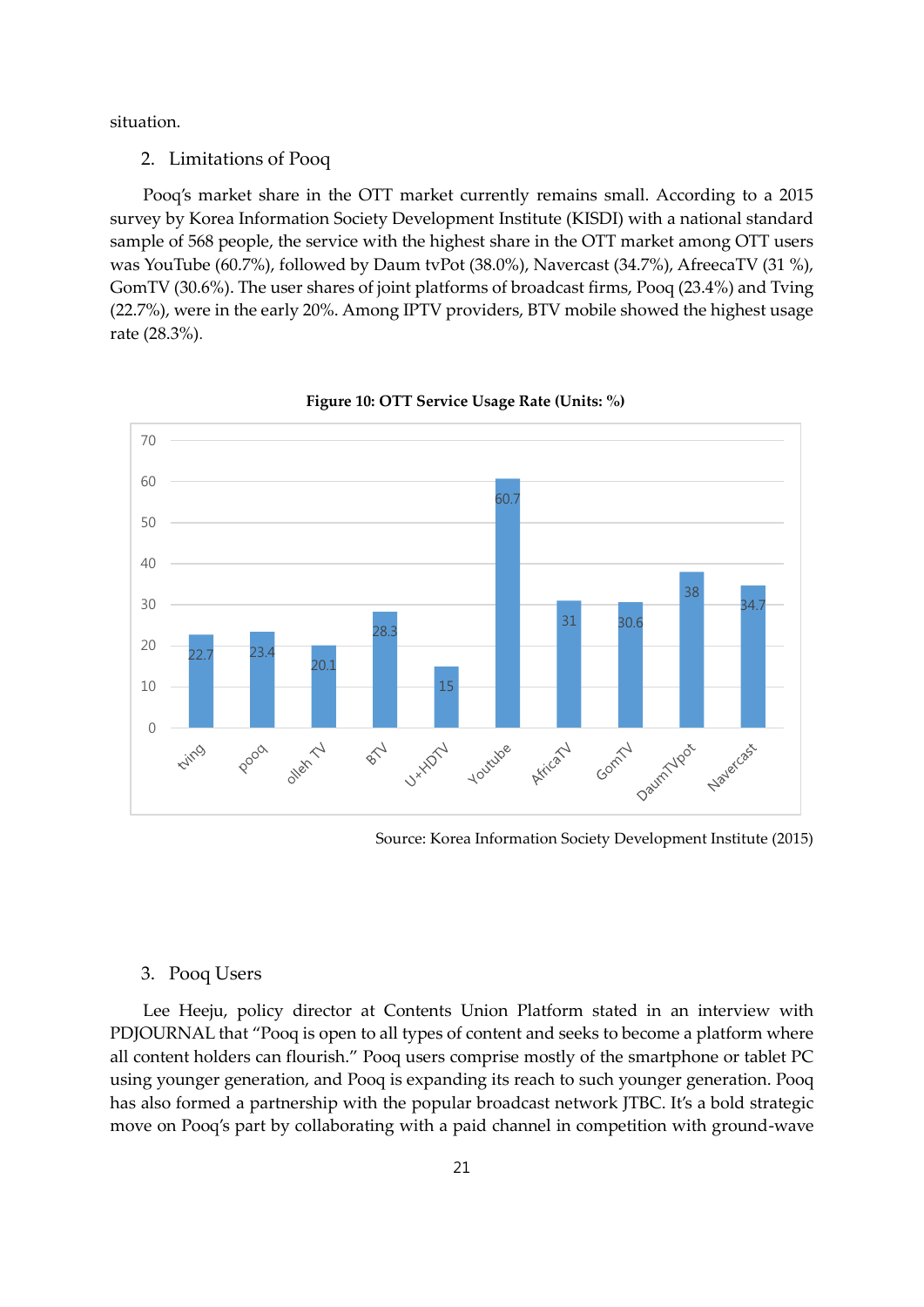broadcast networks.<sup>13</sup>

In order to understand the characteristics of Pooq users, it is important to look at the current status of smartphone usage. According to the 2015 Study on Broadcast Media Usage Patterns, smartphone usage rate was at 78.8%, with men (51.7%) higher than women (48.3%) and with a high share in the 20~40 age group (61.5%). Smartphone ownership rates were high with those in white-collar jobs, bachelor's degree, and high income. TV consumption via smartphones at least 5 days a week recorded 7.4%, radio consumption 2.5%, newspaper/magazine article search 49.2%, and games and music recorded 17.4% and 17.3% respectively. Teenagers and those in their 20s were the most likely to watch TV programmes on their smartphones.

As the characteristics of smartphone users demonstrate, although Pooq is expanding its target territory into the younger generation, there are several serious points of concern. Team Leader at SBS Media, Kim Hyuk stated that "The younger generation of today watches content whenever they want and they focus on the genre of their choice. They also boldly consume foreign content as well. They leave easily when they feel bored. The younger customers give us hope, but their needs are picky. Our main concern is that it will be difficult for us to satisfy them with the existing ways of the ground-wave channels." 14

## 4. News, Pooq's Cleanup Hitter Up the Mound

Broadcast firms need to pay more attention to the alternative proposed by Shim in order to respond to the changing news consumption patterns. There are several ways to create a mobile news platform. First, the Big 3 could create a new joint mobile news platform. Second, they could each create their respective independent mobile platform. Third, they could add news services to Pooq, the existing joint OTT service.

First, let us examine the case for the launch of a new joint mobile news platform. The new news platform will most likely be created under the supervision of the newsrooms of each broadcaster. However, it is realistically difficult for the Big 3 to create a joint news platform given their competition for both breaking news and ratings. Combining the high quality news of the Big 3 could be theoretically possible, but it will not be an easy alternative to accept given the sharp divergences of each broadcaster's interests, especially from the respective newsrooms' perspectives.

As for the launch of an independent mobile platform, each broadcaster is most likely continuing to deliberate. However, it is questionable just how effectively these individual news apps run by broadcast firms are serving their users. As Shim points out, even if the broadcast firms are to each create an independent distribution platform, it is unknown whether they can

<sup>13</sup> Koo, Sora (13 Oct. 2015), " 'pooq' in the War of Platforms." *PD Journal*. Korean Producers and Directors Association,

<sup>14</sup> Keum, Junkyung (11 Apr. 2016), "Had pooq had 1 milllion users, it would have exclusively aired 'Descendants of the Sun"", *Media Today*, <http://www.mediatoday.co.kr/?mod=news&act=articleView&idxno=129299>.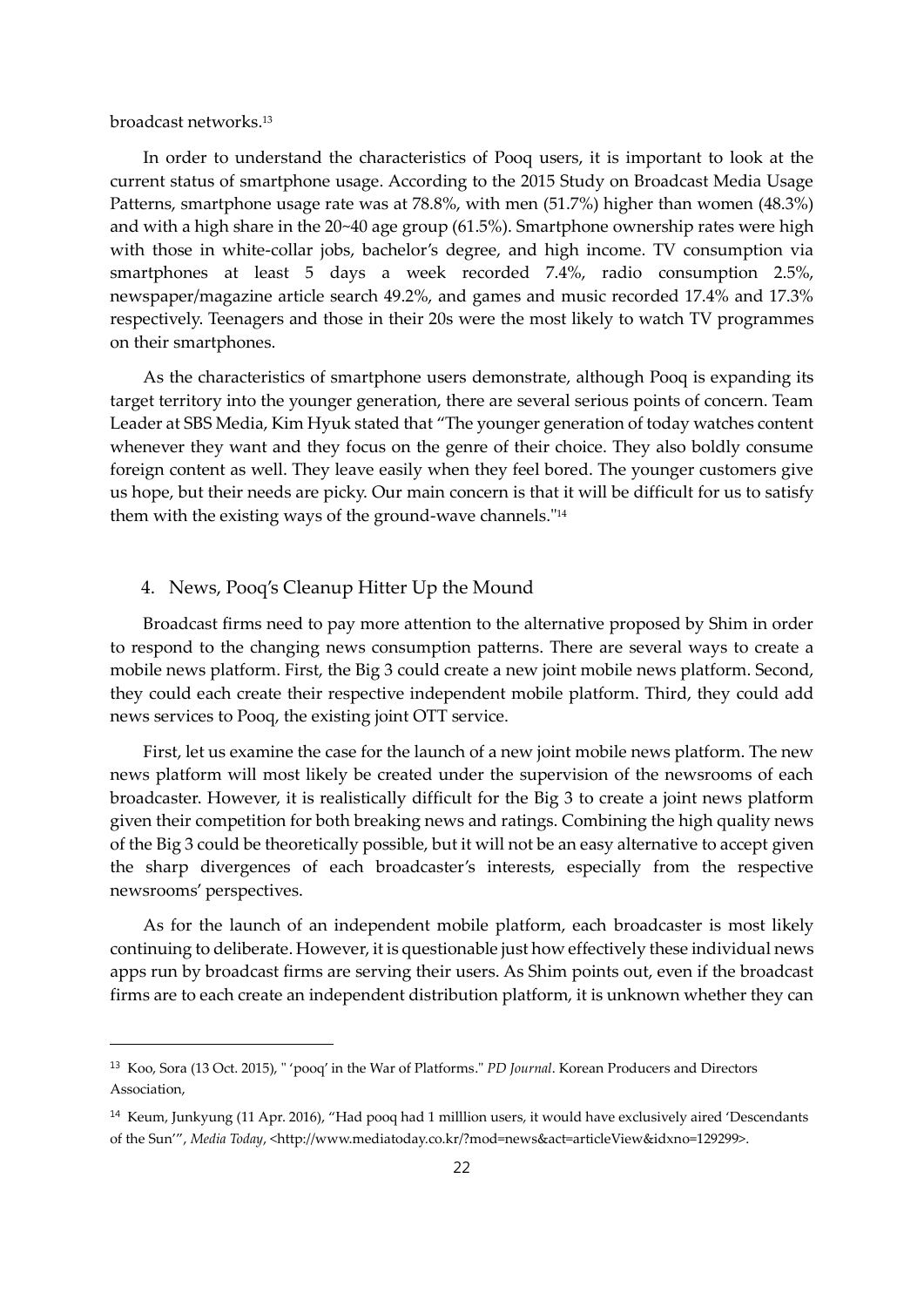make a dent in the market pecking order of the mobile news distribution market dominated by portals such as Naver.

Finally, the Big 3 could consider adding a news category to an existing joint OTT service. Although Pooq is a pay service, the news must be provided for free. Because Pooq once considered including the news in its initial stages, its entry is unlikely to be a hindrance to the service. Let us investigate how news categories can be organized in Pooq.

#### 1) MBC, KBS, SBS News Button

First, Pooq could create news buttons for MBC, KBS, and SBS in the news category. These buttons could connect directly to the news app or website operated by the broadcast firms. A Pooq representative has already been quoted saying that the broadcast firms hold sharply different views about the appropriate order of arrangement. One way to resolve this issue would be to rotate the order of arrangement over a regular cycle, such as a week, a month, or some other period of time.

## 2) HOT HOT HOT

At 'HOT HOT HOT', users could view the best videos provided by each of the broadcast firms. This is the section expected to hold the most interest with users. Each broadcaster would provide 10 videos, with the Best 10 updated daily.

#### 3) 'Focus on'

'Focus on' would be where the broadcasters would provide their in-depth news, such as investigative reports, exposes, exclusives, in-depth news etc. Although it would be called by a different name per newsroom, this is the place where the in-depth news with great social impact would be handled. Considering the fact that such contents are difficult to create daily, each broadcast firm will provide 2-3 contents daily.

#### 4) Star & Stars

'Star & Stars' would provide news regarding entertainment, such as Korean and foreign celebrities, entertainment programs, and movie related news. Because each broadcast firm already carries its entertainment news as a separate corner and provides its content at a particular news time, it would not be difficult to channel that to Pooq.

## 5) Sports

'Sports' is another important genre of news. Pooq Sports would provide highlights for Korean big leagues for sports such as baseball, football, basketball, volleyball, golf etc., as well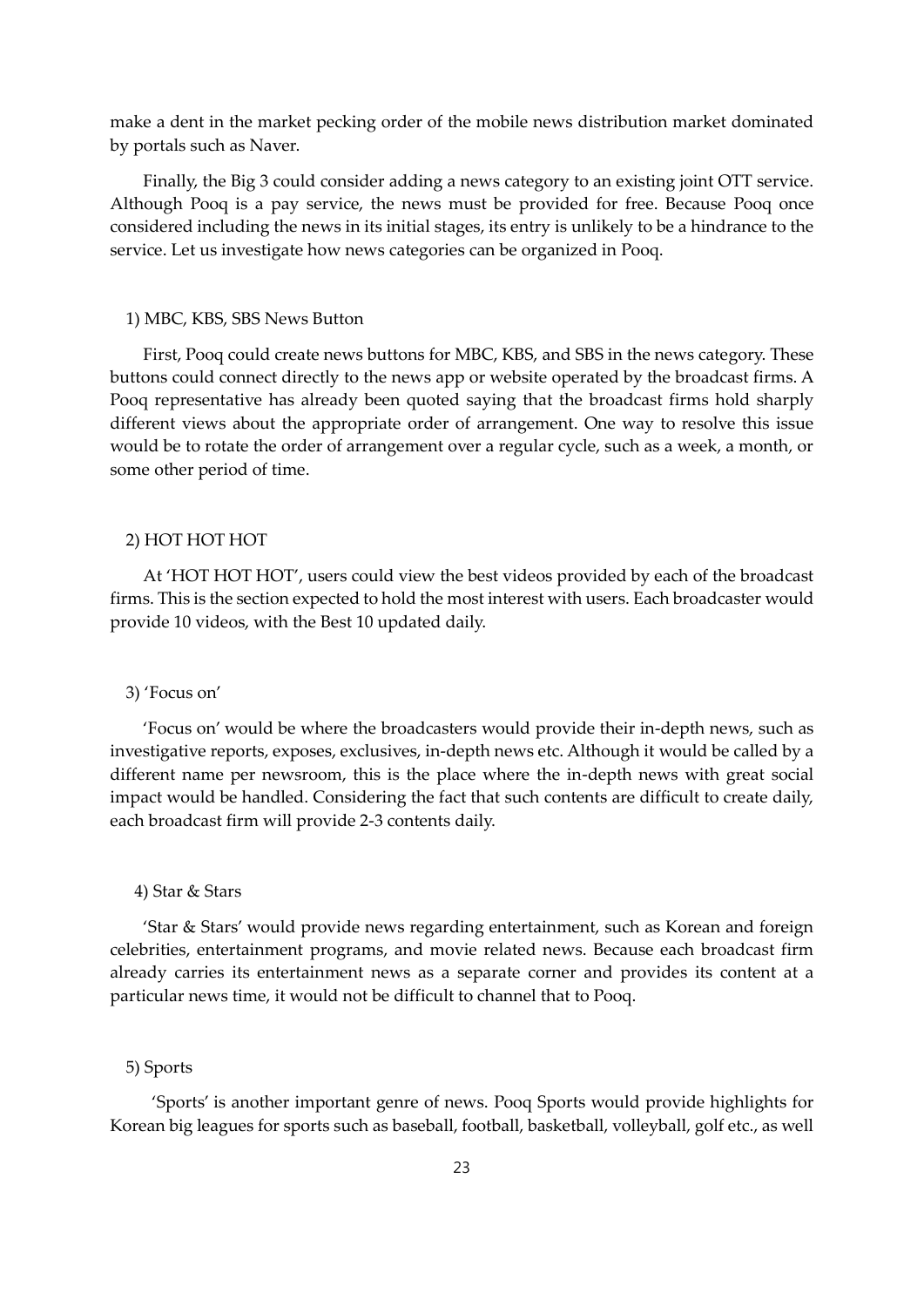as foreign sports highlights.

#### 6) Weather

'Weather' plays a critical role in modern life. Pooq Weather would provide weather casts created by each of the broadcast firms.

## 7) Health

'Health' is a collection of health themed videos created by broadcast firms. For reference, MBC operates a Health section in its daily morning news time slot.

## 8) Bonus

'Bonus', as the name implies, is a bonus section. This section is for the videos that broadcast firms wish to provide but do not quite fit in the above 7 categories. There videos will be either highly entertaining or beneficial for users.

## 5. Why Pooq Needs News

The news categories proposed for Pooq are user-centered rather than driven by the demands of the news organizations themselves. For this purpose, user preference was seriously considered and videos were emphasized. This is expected to drive an influx of users to Pooq. Next up is traditional news. News produced by the efforts of the reporters of each broadcast firm is collected in 'Focus on'. News with depth and social impact, scoops, exclusives, in-depth news, would be placed here. Other news genres such as politics and the economy do not have a separate corner; instead, users can find and freely explore their favorite broadcast firm.

Traditional news arrangement of broadcast firms has been in the order of: politics, economy, society, culture, entertainment, and sports. However, this arrangement has become meaningless. Users are no longer interested in a prearranged news sequence. Entertainment and sports news are emphasized in lieu of politics and economy. Entertainment and sports news is the mobile users' favorite news genre.

The preference for entertainment and sports is well demonstrated in the study by Wikeun Kim of Korea Press Foundation. According to Kim's study on 'Mobile Usage in the Smart Media Age'(2011.9), portal news service usage occurs in a chronologically fragmented manner. Therefore, it is expected that short news usage for the fulfillment of individual interests will be popular; entertainment and sports news demonstrate such qualities. Upon reviewing the genres of news articles in the mobile version of the world-wide-web front page news box of the 3 main Korean portals (Naver, Daum, Nate), Kim discovered that entertainment articles are most common with 34.2% and sports holding a significant share with 28.1%. The composite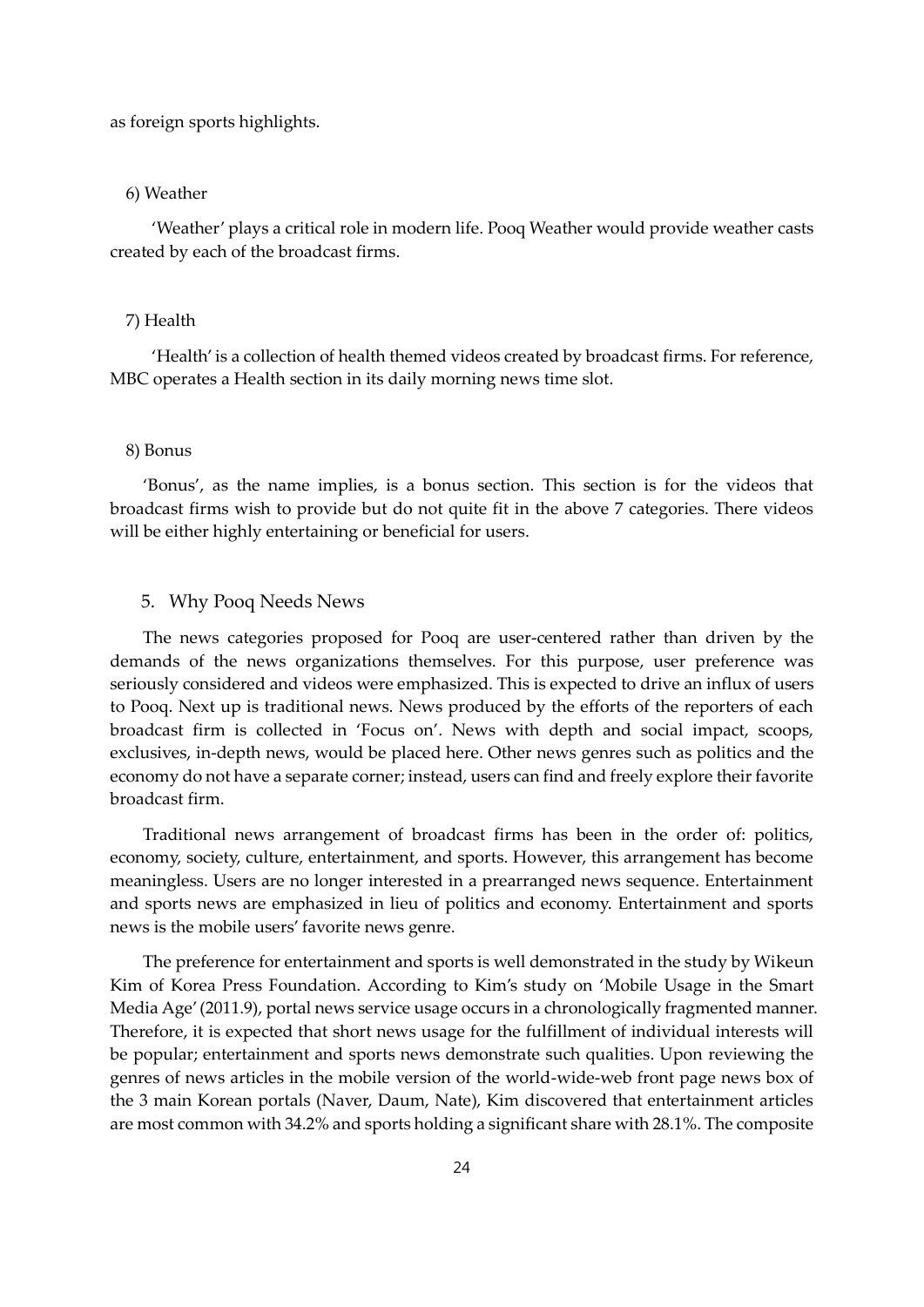share of entertainment and sports news was found to be at 62.4%, more than three-fifths of the total.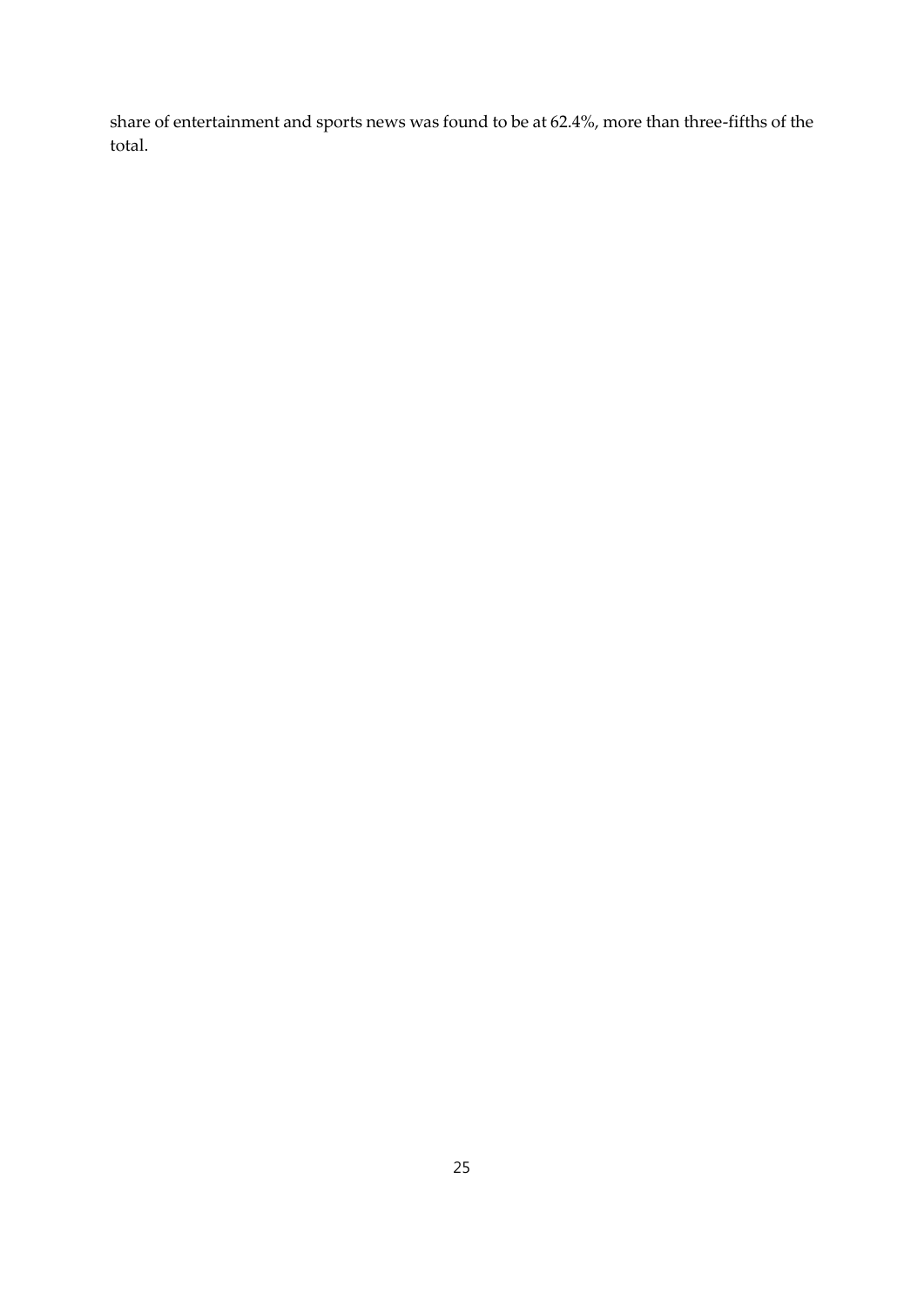4.8 5.1 6.3 3.7 6.8 6.6 10.2 16.2 16.8  $204.10$ 2.9 4.2,56.8 116 0 8.8 20 34.2 32 28.7 24.7 0% 20% 40% 60% 80% 100% NATE DAUM NAVER **D** Politics **Business Business Business B** Society **D** Life **Culture II** World **IT** Science

**Figure 11: News Article Genres of Mobile World-Wide-Web Front Page Newsbox by Portal (Units: %)**

Source: Mobile News Usage of the Smart Media Age, Korea Press Foundation

The preference for entertainment and sports articles are particularly accentuated in the younger generation. According to the Study on Online News Contents Consumption conducted by DMC Media with 585 nationwide adult respondents in 2013, every age group is interested in political, economic and social issues, and the younger the age group, the higher the preference demonstrated for entertainment.



**Figure 12: Main News Category Distribution by Age (Units: %)**

Source: Study on Online News Contents Consumption, DMC Media (2013.6)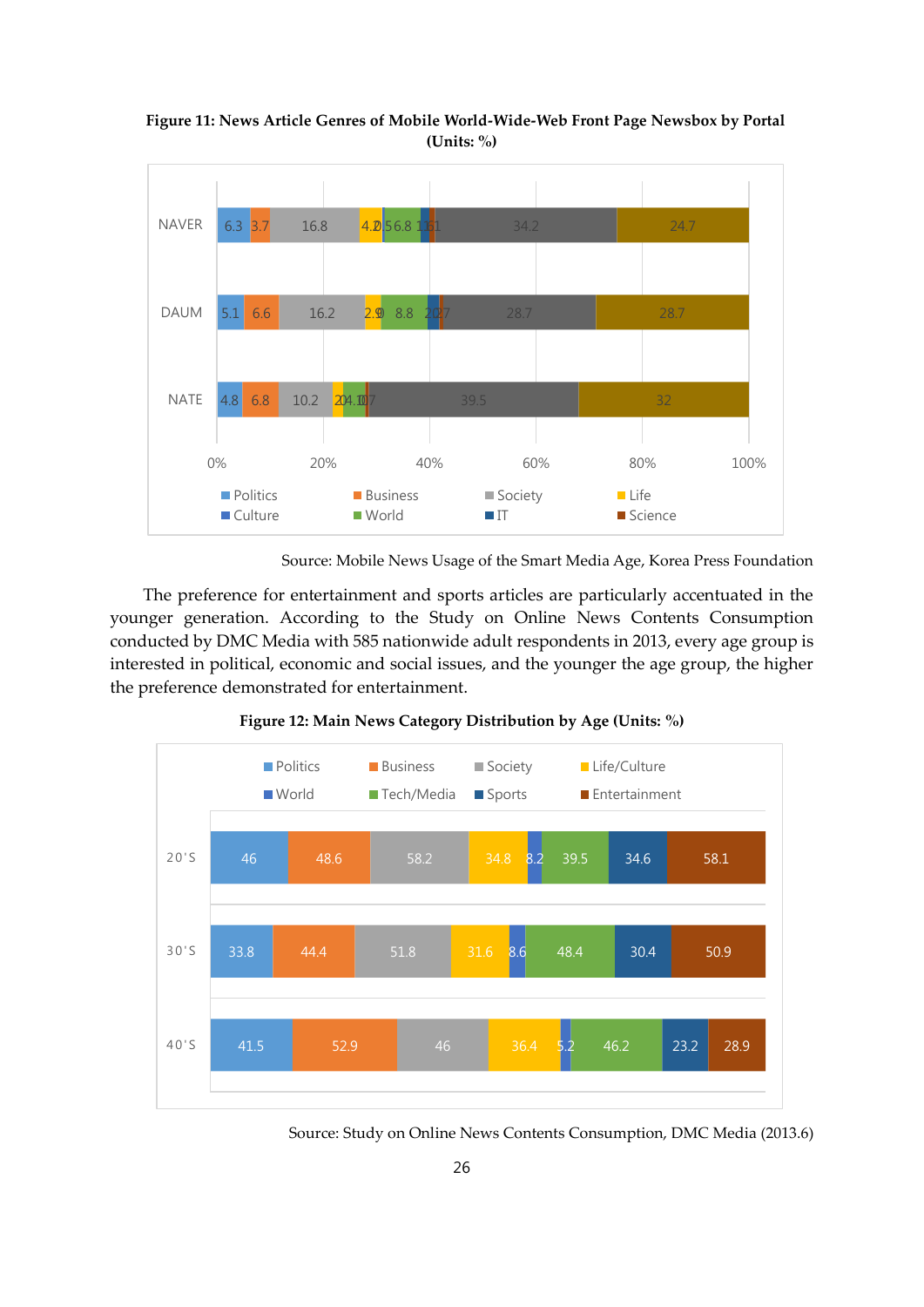Next, Pooq could strengthen its video services. Broadcast firms have traditionally used videos over text as its main characteristic of their content. However, there were limits to providing large HD videos in the early days of the internet. Over time, users became used to scrolling through the headlines provided by portals such as Naver, and the introduction of the smartphone intensified this phenomenon. One interview in Kim's Study on 'Mobile News Usage of the Smart Media Age' illustrates such reality.

"TV viewing frequency fell markedly. Especially, people are watching less TV news. It's because they are consuming enough of it on their smartphones and PCs. Currently, we judge highly accessed news based on live news headlines on portals." (Smartphone Users O) - From the Korea Press Foundation Report on 'Mobile News Usage of the Smart Media Age' (Kim, Wikeun 2011.9)

However, the tables have turned with technological advances. Today, people can download large videos, and live video streaming services in non-Wi-Fi areas continues to expand. Such technological breakthroughs are great news for broadcast firms which have been using videos as their main content tool. Perhaps it is not impossible to overturn the loss of influence to portals and SNS ever since the internet age. Broadcast firms are repositories of high quality videos. With thorough observation and analysis of user video usage patterns and habits, broadcast firms could devise a fine response plan to reclaim market share.

In MBC News's case, user reaction to '1 Minute Power Health' was better than to hard news topics such as politics and economics in their comprehensive morning news programme. The following are stories aired on MBC News Today's '1 Minute Power Health' suggesting the editorial approach that could be taken:

- Park, Cho-rong yoga instructor, Lee Yeonhee look alike... "ratings on the rise" Donga Daily Dated: 2014-10-21<sup>15</sup>
- Netizens showing various responses such as "Yoga instructor Park, Cho-rong, 1 Minute Power Health ratings on the rise?" <SportsChosun> Dated: 2014-10-21<sup>16</sup>
- Yoga instructor Park Cho-rong. Morning news viewership momentary explosion? Seizes men's hearts. /SportsDonga Dated: 2014-10-20<sup>17</sup>

Weather casters are always the center of attention of viewers. The following directly confirms the popularity of weather casters.

<sup>15</sup> "Park Cho-rong yoga instructor, Lee Yeonhee look alike… 'ratings on the rise'", *Donga.com*, 21 Oct. 2014, <http://news.donga.com/ISSUE/Vote2016/News?m=view&date=20141021&gid=67326246>.

<sup>16</sup> "Lee Yeonhee look alike yoga instructor Park Cho-rong, corset diet "4 cm waistline reduction possible in 5 minutes"", *SportsChosun*, 21 Oct. 2014,

<sup>&</sup>lt;http://sports.chosun.com/news/ntype.htm?id=201410220100257830016237&servicedate=20141021>.

<sup>&</sup>lt;sup>17</sup> "Yoga instructor Park Cho-rong. Morning news viewership momentary explosion? Seizes men's hearts", *SportsDonga*, 20 Dec. 2014, <http://sports.donga.com/3/02/20141020/67317388/2>.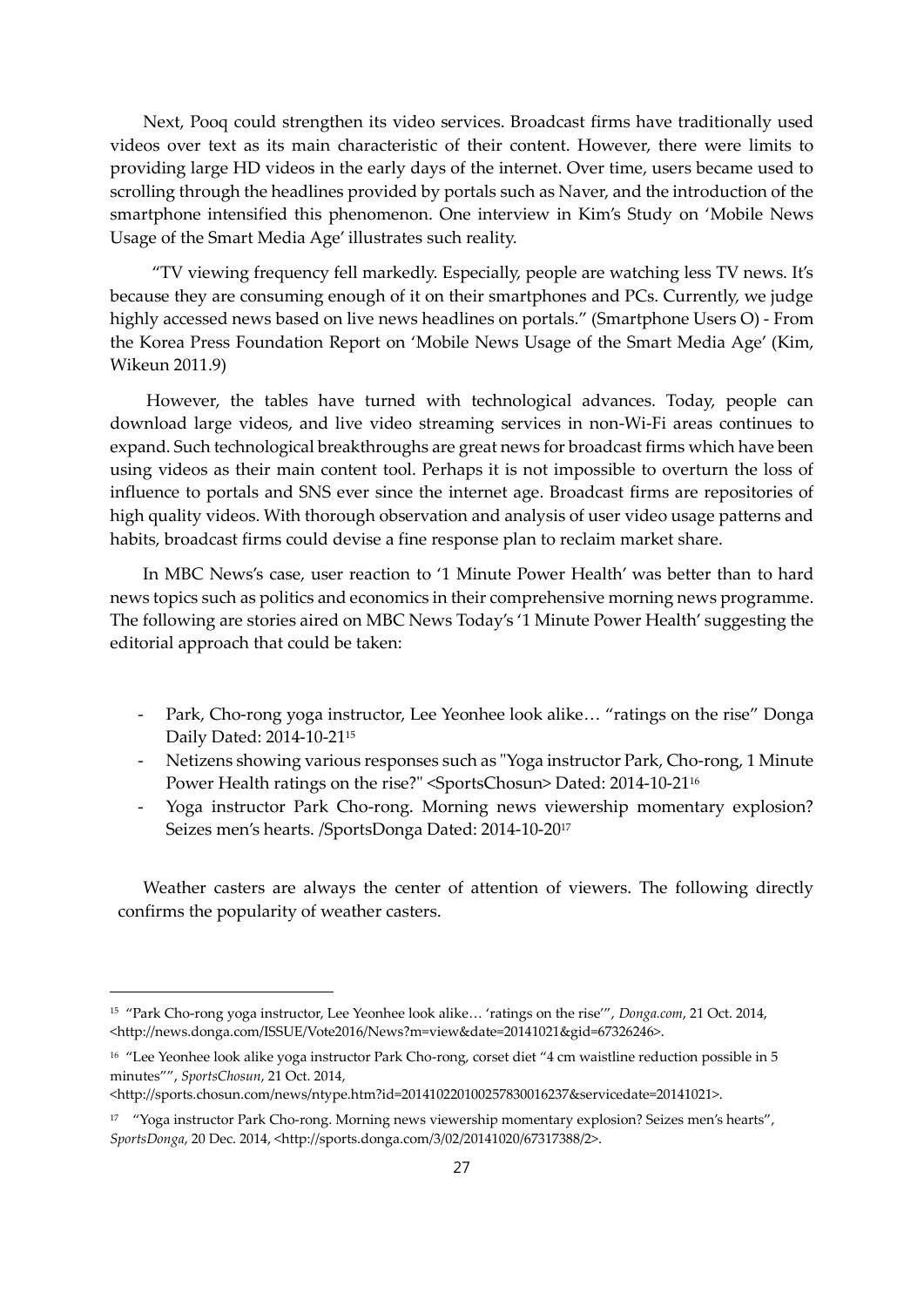#### *World's Hottest Weather Caster…Ratings Factory 'Weather Goddess'*

*A female weather caster in Mexico is gathering worldwide attention for her beauty and body. Yanet Garcia, a weather caster for MTY News of Monterey, Mexico is the woman of the hype. Garcia, who appears onstage at 9:30AM shouting "senorita" is known as the 'Weather Goddess' to the world. Garcia is extremely popular worldwide with 600K Facebook and 900K Instagram followers. It is said that nine out of ten Mexicans watch her weather report<sup>18</sup> .*

The above examples confirm that health videos and weather casters have a strong appeal for viewers. If Pooq News can attract users to the platform, it means that authentic journalism would now have a better chance of attracting users' attention. According to the 2015 Study on Broadcast Media Usage Patterns, those who responded that they watched entertainment programmes via online video services were the largest group at 68.7%, and soap operas were at 32.9% and the news at 16.7%. This suggests that users still consider the news to be important. Therefore, if the news is added to Pooq, its userbase can be expanded. This will allow news produced by terrestrial broadcast firms to be delivered more efficiently through smart devices.



#### **Figure 13: Programme Types of Videos Consumed Online (1 Week)**

(1060 users, multiple responses, units: %)

Source: 2015 Study on Broadcast Media Usage Patterns, Korea Communication Commissions

<sup>18</sup> *Herald Economy* 2016-04-30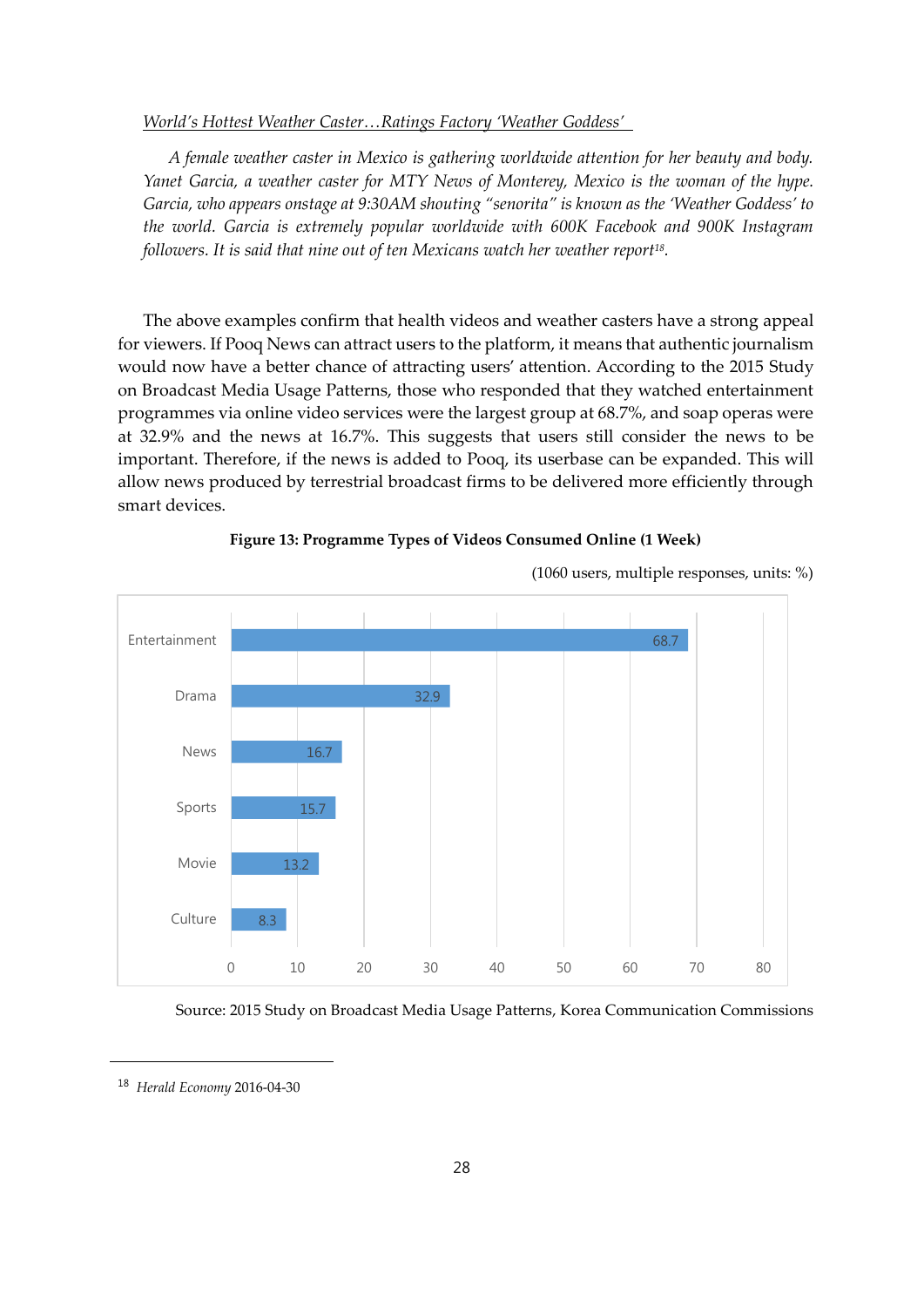There is a more fundamental reason to add news services to Pooq. Traditionally, as broadcasts were delivered via the limited resource of radio waves and their influence reached every corner of society, a sense of public responsibility was bestowed upon these broadcasts. However, the digitization of broadcasting is transforming traditional broadcast centered on terrestrial channels. On the macro scale, the quantitative range of broadcast services is expanding greatly due to the advent of a variety of new services, while on the other hand the convergence of cable and wireless is accelerating qualitative changes.

While such a trend for convergence that enables a comprehensive multimedia service calls for a fundamental paradigm shift regarding broadcasting in general, it also foreshadows the weakening of the public function of broadcasting and the advent of sweeping changes in the industry. In particular, the fact that this challenges the stature of terrestrial broadcasts and requires from them a new business model signifies both a grave threat as well as a thrilling opportunity. On the other hand, the same phenomenon will result in massive structural shifts, resulting in changes in viewer experience in terms of both quantity and quality.

However, even in an age of channel diversification and broadcast communication convergence, the traditional ideal of broadcasts for the public interest still stands and remains a value that we must protect and preserve. While the responsibility for the public interest was based on market monopoly in the analogue age, a non-market based counterpart in the digital age will depend on the harmonization of 'business value' and 'public interest' in free market competition. Furthermore, there may even be a need for the establishment of a standard for the public interest in broadcasting that can accommodate the fragmentation of broadcasts from a number of terrestrial programmes to hundreds of mass digital channels. <sup>19</sup>

It is in such context that a logical foundation for the protection of welfare in the multichannel, multi-medium, and especially the smart-phone age must be prepared. In conclusion, in order to secure the value of public interest in the age of digital convergence, a new paradigm that recognises the changes in the environment, and a plan based on such foundation to secure the public interest to realise viewer welfare, must be established. (Lim, Dongsik 2010)

<sup>&</sup>lt;sup>19</sup> Lim, Dongsik (2010), "Study on the Establishment of the Public Interest Element of Broadcast in the Digital Convergence Age – Viewer Welfare Centered", *Chung-Ang University*, p. 72~73.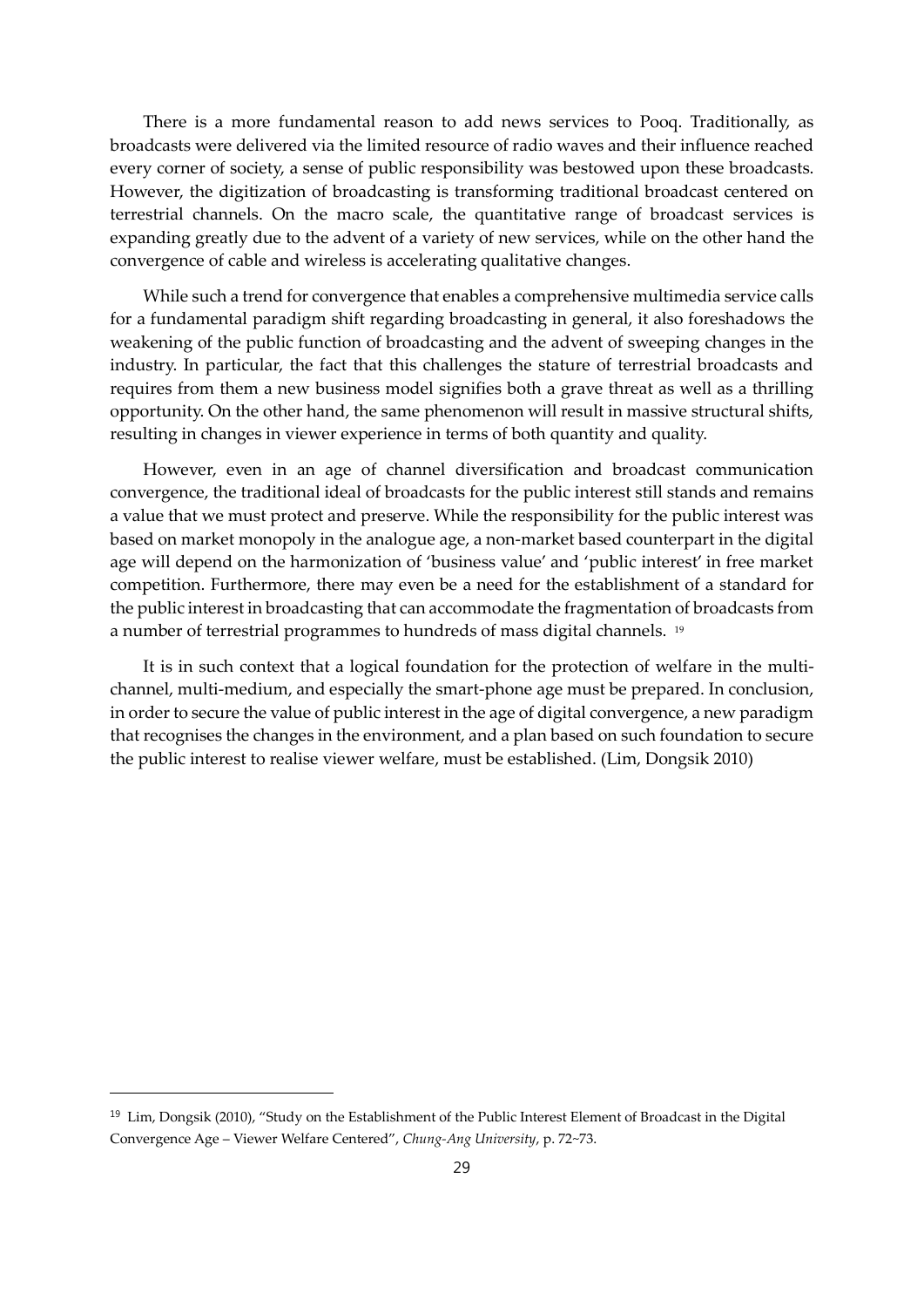## **Chapter 4. BBC's OTT iPlayer**

As discussed earlier, adding a 'News' category to Pooq was intended at the initial stages but had to be terminated because the Big 3 firms failed to come to an agreement. If it is too difficult for MBC, KBS, and SBS to create a combined news category in Pooq due to their disagreements, they could always consider an independent OTT service. The BBC's iPlayer offers an example of this approach. Launched in December 2007, iPlayer began as a free on demand video service that allows users to stream and download BBC broadcast content on their PC 7 days after original airing. Although iPlayer started out as a PC-based service, it has expanded the devices it serves, now ranging from game consoles such as Wii and PS3 to the smartphone, cable TV, IPTV and smart TV. The BBC currently provides its broadcast contents for 30 days on iPlayer.

iPlayer requests have soared dramatically since its launch. According to the BBC, iPlayer requests were at 62 million a year into the launch in January 2009, but the figure has increased fivefold to 315 million in January 2016 according to recently published data.



**Figure 14: BBC iPlayer requests across all platforms (Unit: million/every January)**

Source: January 2015 Monthly Performance Pack, BBC Communications

Of the 315 million iPlayer requests of January 2016, mobile devices and tablets each comprise 24% and 21% respectively - reaching almost half of the total number of requests at 45% combined. Considering both the smartphone and tablet as mobile devices, it seems that iPlayer is highly accessible and popular in mobile devices. Computers followed at 29%, while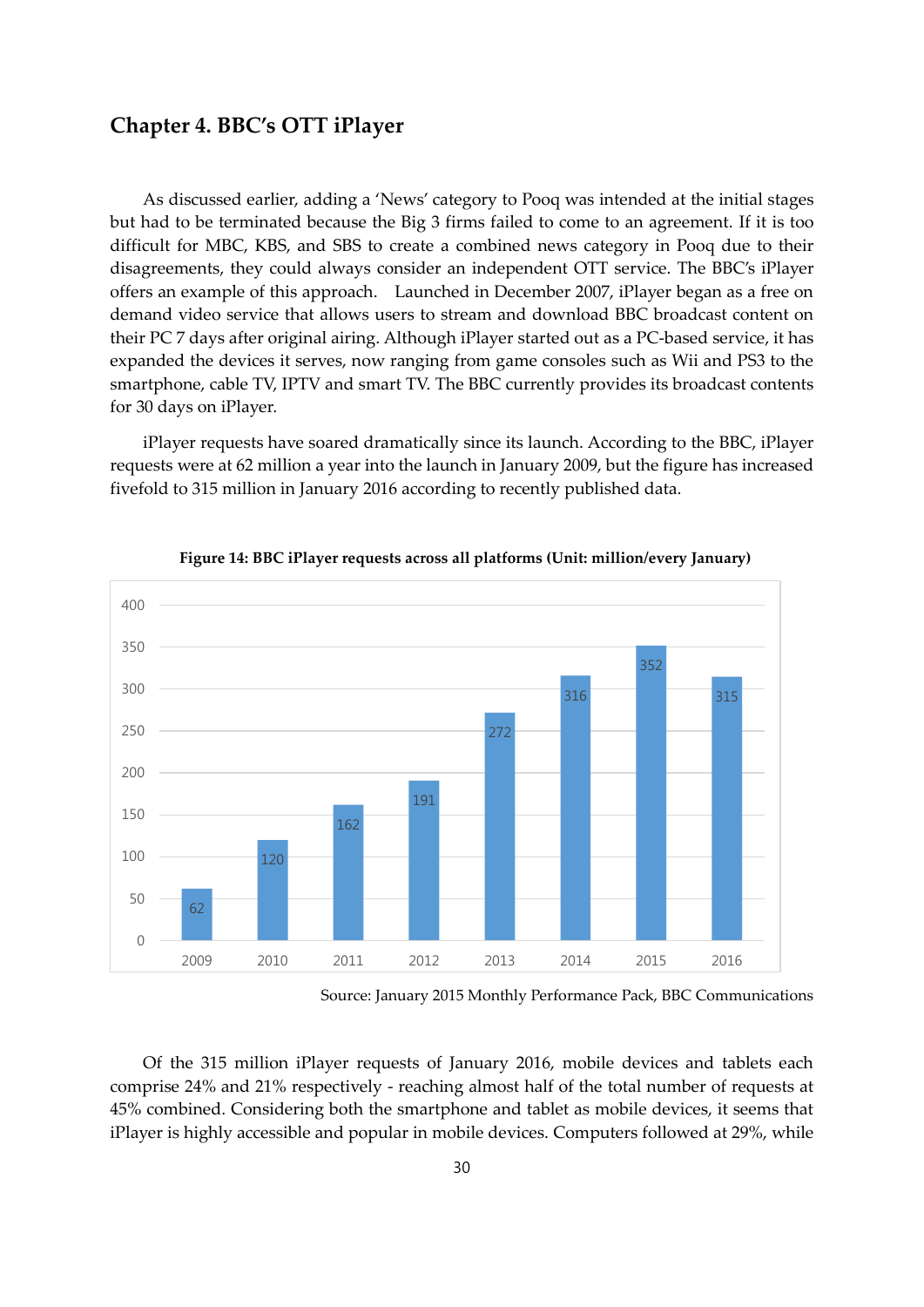number of requests via TV sets showed relatively lower levels.



**Figure 15: TV and radio: Requests for programmes by device type (January 2016, Unit: %)**



The demographics of iPlayer users in the past 5 years show that in 2011, the shares of users of the 16 to 34 and 35 to 54 age groups are standing roughly equal at 40% : 40% and continued to do so until 2013. However, in 2014 and 2015, the age group that uses iPlayer the most is 16- 34 at 46% and 45% each.



**Figure 16: Demographics of BBC iPlayer users**

Source: January 2015 Monthly Performance Pack, BBC Communications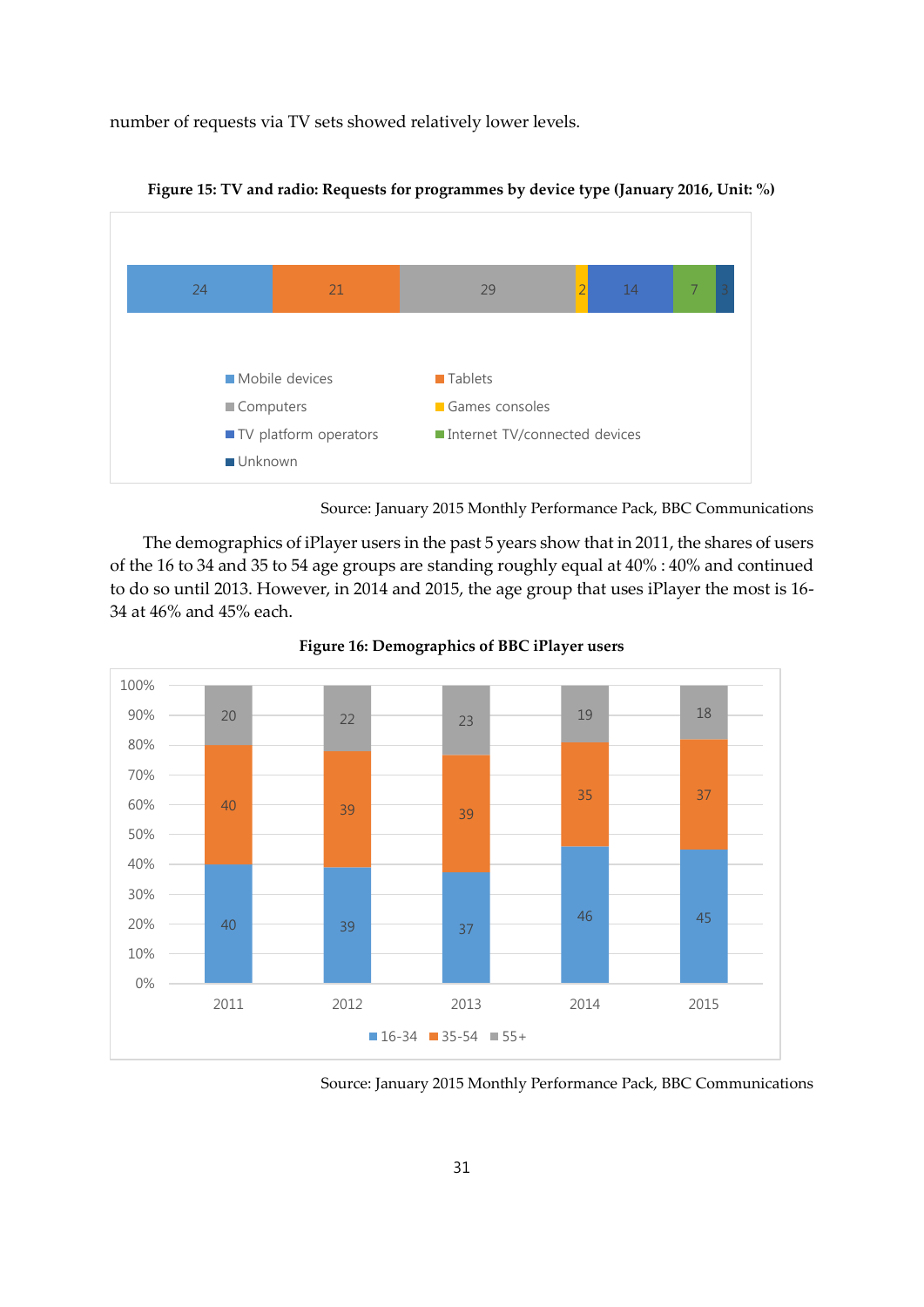A comparative analysis of Live vs. Catch-up regarding iPlayer online requests from January 2015 to January 2016 demonstrated that over 90% of users were on-demand, preferring catch-up over live. This signifies that iPlayer is a service appropriate for watching BBC programs free of time constraints.



**Figure 17: Live vs Catch-up online requests(TV)**

Source: January 2015 Monthly Performance Pack, BBC Communications

BBC also uses social network services such as Facebook and Twitter to promote its broadcast content and communicate with viewers. The Facebook page of 'Top Gear', a hit BBC program, is a prime example of BBC communication with its viewers. Top Gear Facebook provides a variety of content such as pictures, untransmitted scenes, games, discussions and quizzes. Furthermore, the BBC promotes debate about its broadcast content and maintains its reputation through its Twitter account. In other words, BBC allows its users to express their opinions and communicate with other viewers live about the broadcast contents.<sup>20</sup>

BBC News was originally only available via the web but can now be accessed via mobile

<sup>20</sup> Shin, Hocheol (2011), "Trends and Strategies of BBC's Online Media Business", *Trends* Vol. 23 No. 18 Serial Number 517, p. 72~80.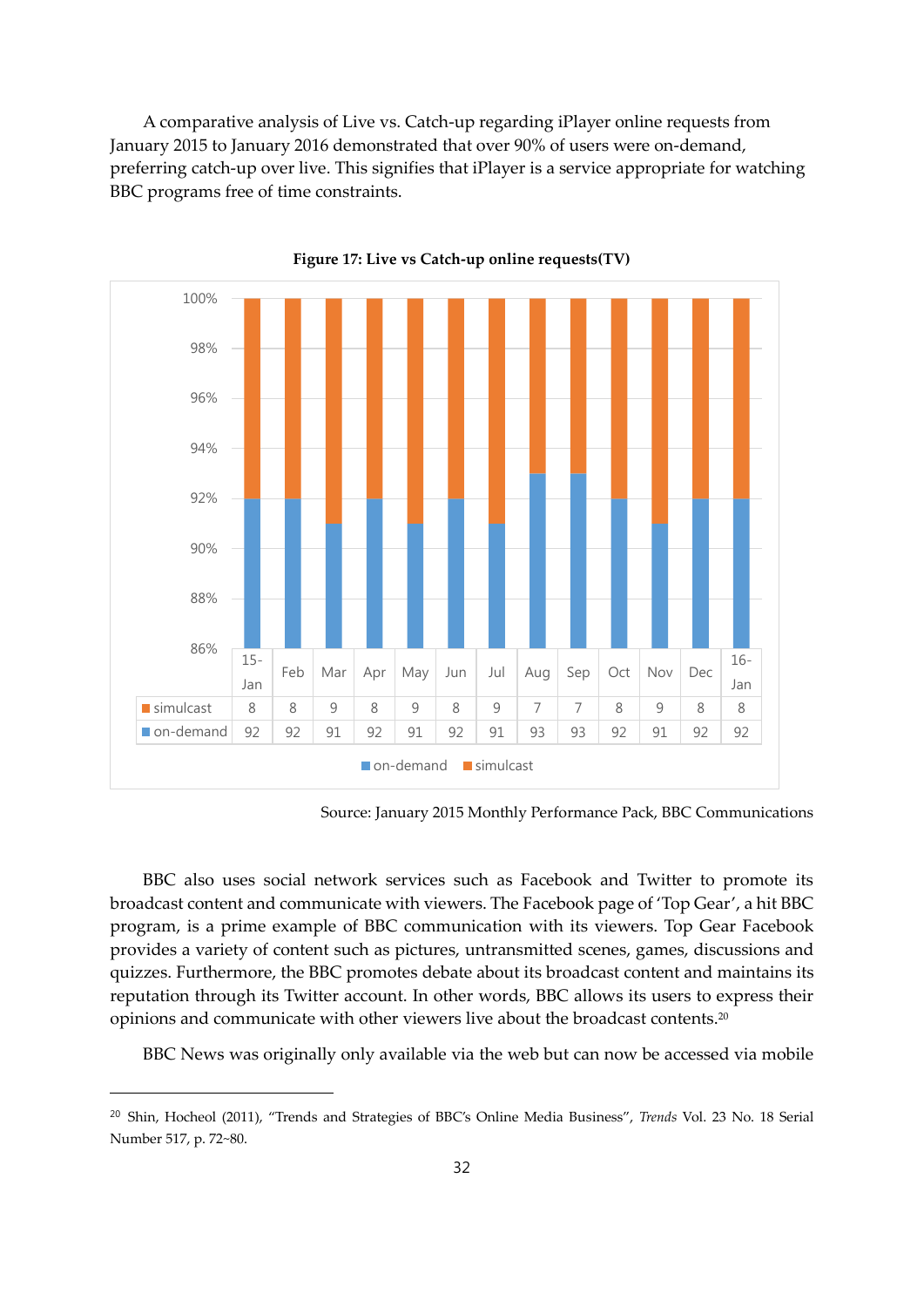and tablet apps, with recent optimizations for connected TV such as Samsung Smart TV.

The BBC, with its strategic goal of 'one service, ten products, four screens', has moved beyond its existing web service and is now providing mobile, tablet and connected TV services.

The BBC is proactively investing in the online media business, seeing it as a new business opportunity in the digital age. Such actions by the media firm are related to the spread of personalized devices and change in viewing patterns. The advent of the smartphone and tablet PC have led to the decrease of TV and PC usage frequency, and the increase in broadcast content consumption on such personalized devices has led to the decrease in live viewing of terrestrial broadcasts. In response to such shifts in viewing patterns and the diversification of viewing devices, the BBC is successfully attracting viewers by constructing the iPlayer as a separate brand. The BBC also focuses on improving user convenience by continuously improving its homepage and simplifying its user interface.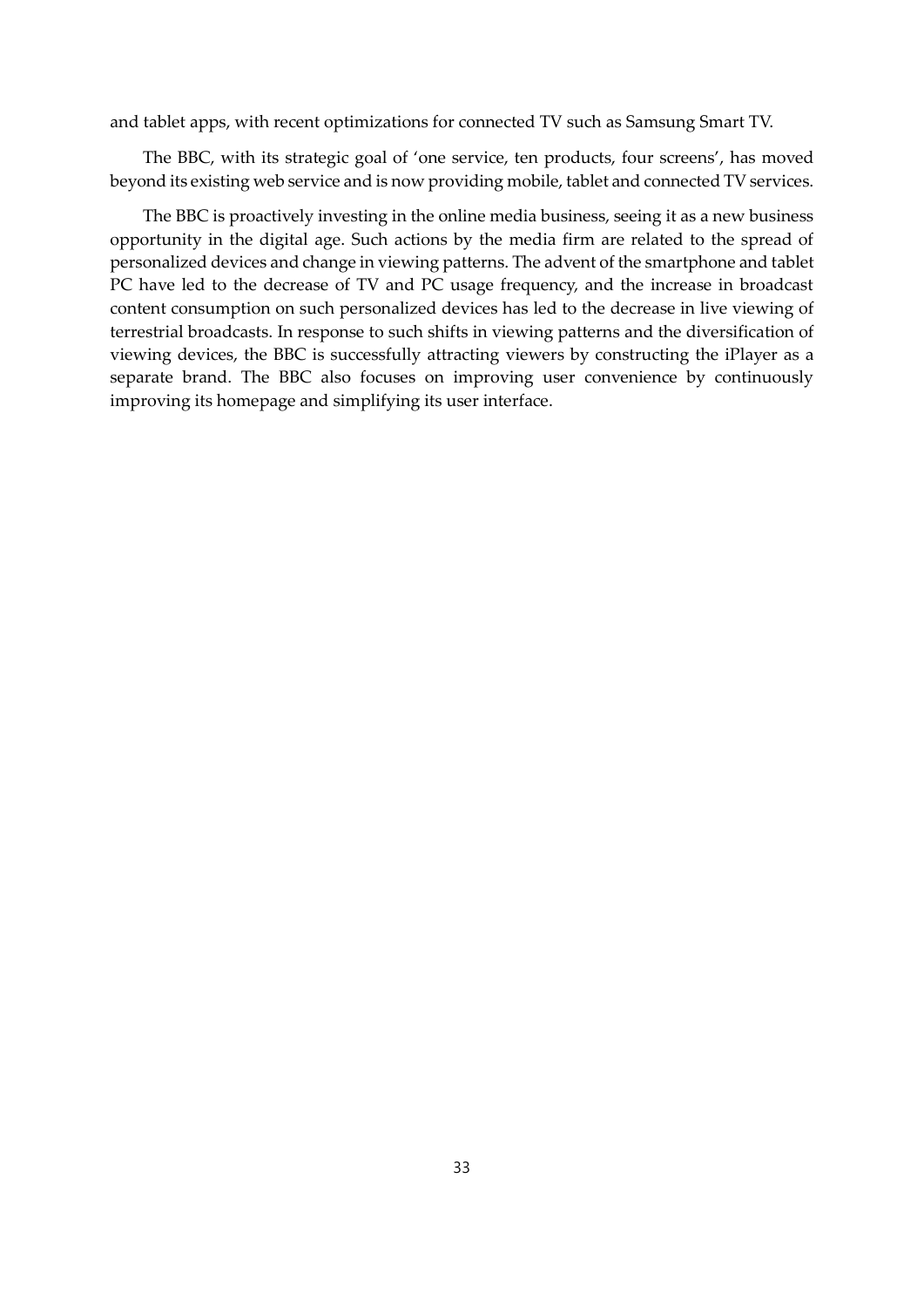## **Conclusion**

Vint Cerf, commonly referred to as the 'Father of the Internet,' in his 2007 interview with The Guardian, a British daily newspaper, predicted that 'we would soon be watching the majority of our television through the internet.' And he added the following. 'A revolution that could herald the death of the traditional broadcast TV channel in favour of new interactive services.' Cerf had already predicted 10 years ago the OTT (Over the Top) market providing TV service via the internet. And in 2016, America's largest OTT firm Netflix landed in South Korea.

Korea's terrestrial broadcasters MBC, KBS and SBS have been providing their OTT service, Pooq, since 2012. However, despite Pooq's advantage of monopoly supply of terrestrial programs, its market reach remains low. A Pooq representative stated that the exclusion of a news category in Pooq was because providing the news on Pooq will not significantly affect its service. However, it has been confirmed that Pooq's early business plans had included a news category and that there was an issue of combining the different internet technology standards of each firm, with another critical issue being the order of arrangement of each broadcaster's content that stalled its development. As a result, discussions regarding news services on Pooq were terminated and Pooq's market reach still remains low.

The Study on Broadcast Media Usage Patterns carried out by the Korea Communication Commissions points to some important results. The survey asked 1,060 users the types of programs watched using online video services. Entertainment ranked 1st by far at 68.7%, followed by drama at 32.9%, the news at ranked third place at 16.7%. This figure is higher than those of sports (15.7%) and movies (13.2%) - meaning that viewers consider the news important. Therefore, adding the news to Pooq would increase its number of users, thereby transmitting the news contents created by terrestrial broadcast firms to viewers more efficiently through smart devices.

The news categories that could be included in Pooq would comprise the respective news buttons of MBC, KBS and SBS, 'HOT HOT HOT' with the best videos provided by each of the Big 3, 'Focus on' with in-depth news, 'Star & Stars' with news on entertainment, 'Sports', 'Weather', 'Health', and the 'Bonus' corner with funny videos.

If it is not possible to provide the news through Pooq due to fierce competition and sharp divergences of interest, each broadcast firm should consider launching its own independent OTT service. BBC's iPlayer is a prime example of this. iPlayer requests have increased fivefold in 7 years from 62 million in January 2009 to 316 million in January 2016. There is a wide range of serviceable devices such as mobile devices, tablets, computers, IPTV and smart TV virtually all types.

In May 2014, Sir Howard Stringer, a non-executive director at BBC, laid out the changes in the external media environment and the points of opportunity in a report '2022: towards 500 Million,' stipulating the strategic challenges that the firm must address and the general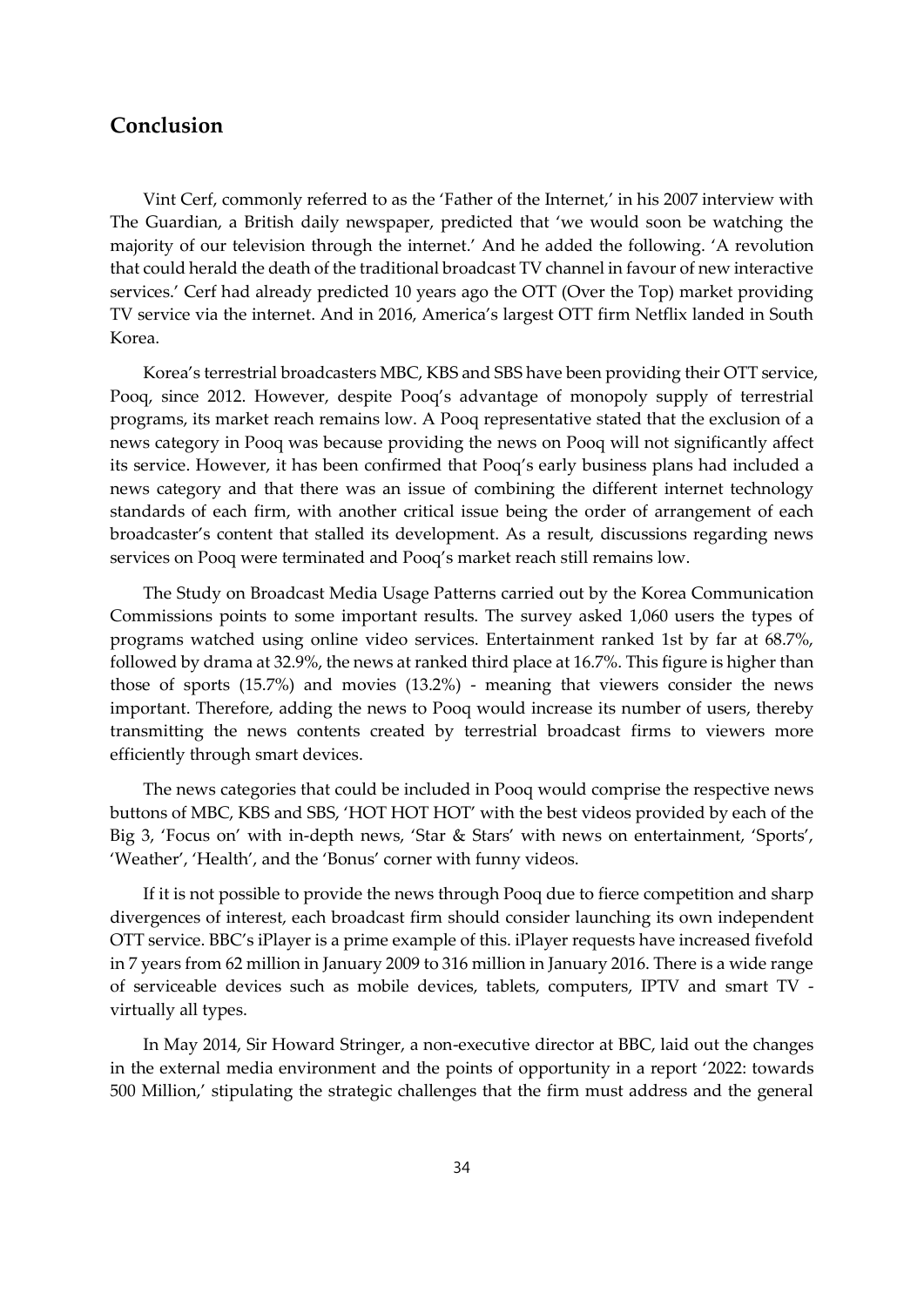direction that it must take to reach 500 million viewers in the year 2022.<sup>21</sup> Sir Howard's report actively calls for the provision of mobile and social media news content and active engagement with the global market. Looking ahead to 2022, Sir Howard sees that the key to the transformation of the media platform is that mobile and social network services will be at the centre of consumption, and that the BBC should reform itself into a broadcaster of a global scale with news and content created in further diverse languages. The reason that mobile and social network services are important is that a world in which broadcasters must utilize such services in order to reach viewers is fast approaching. Asking a TV and radio centered broadcast firm for such changes, let alone a public one, is surely not an easy task. However, as it can be seen from the case with iPlayer, BBC already possesses a success story in online-based broadcasting.

In the end, the direction of change for future public broadcasters pointed to by the BBC report can be summarized as: 'Maintaining the core identity as a public service broadcaster while instituting the governance to push ahead effectively with commercial services within the boundaries of public broadcasting, actively embracing mobile and social network services, raising both content and brand value in the global market.'

<sup>21</sup> Stringer, Howard (2014), *"*2022: Towards 500 Million", *BBC Mediacentre.*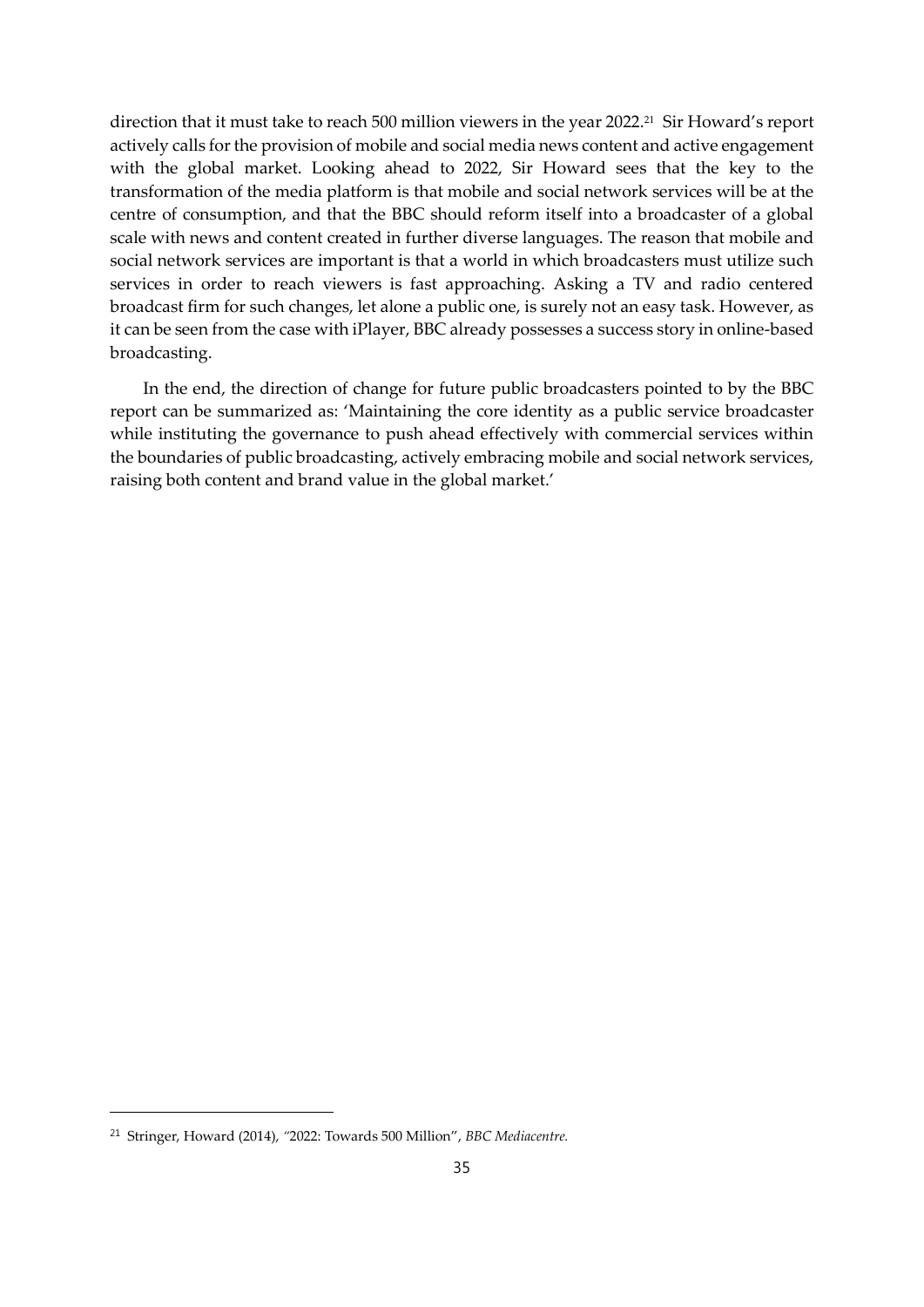## **Bibliography**

Bae, Kihyung (2015). Understanding OTT Services. *Communication Books*.

BBC Communications (Jan. 2016), Monthly Performance Pack.

"About Contents Alliance Platform Premium Contents Portal Pooq", *Pooq*, Contents Alliance Platform, <http://www.pooq.co.kr/customer/company.html>.

Direction of Future Strategy and Points of Suggestion Presented by BBC of Britain. *Trends and Outlook: Broadcast*·*Communications*·*Radio Wave,* Serial Number 77, p. 108-109.

DMC Media (19 June 13), Study on Online News Contents Consumption.

Doosan Encyclopedia, "N-screen."

<http://terms.naver.com/entry.nhn?docId=3338014&cid=40942&categoryId=32828>.

Jung, Yunkyung (2015), Study on effective composition format of mobile news lists. *Korea University*, p.1.

Keum, Junkyung (11 Apr. 2016), "Had pooq had 1 milllion users, it would have exclusively aired 'Descendants of the Sun'", *Media Today*,

<http://www.mediatoday.co.kr/?mod=news&act=articleView&idxno=129299>.

Kim, Hyuk (11 Apr. 2016), "Interview with Hyuk Kim, SBS Platform Project Team Leader." Interview. *Media Today.*

Kim, Wikeun (2011), Mobile News Usage of the Smart Media Age*, Korea Press Foundation*, Report 2011-09, p. 15~17.

Koo, Sora (13 Oct. 2015), " 'pooq' in the War of Platforms", *PD Journal,* Korean Producers and Directors Association, <http://www.pdjournal.com/news/articleView.html?idxno=56754>.

Korea Communications Commissions (2015), Study on Broadcast Media Usage Patterns.

Korea Communication Commissions (2015), 2015 Broadcast Market Competition Status Evaluation Report.